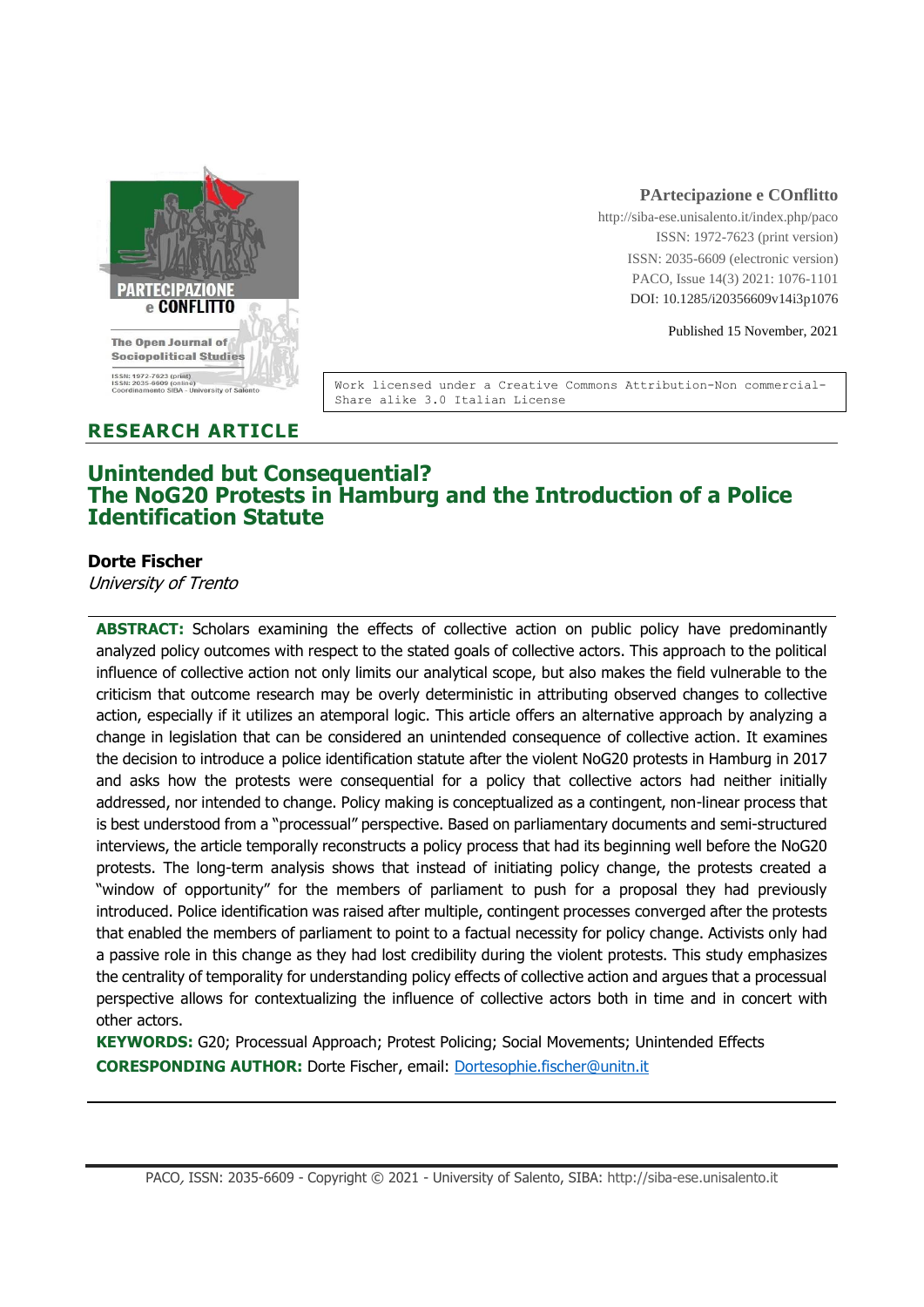# **1. Introduction**

From July  $7<sup>th</sup>$ -8<sup>th</sup>, 2017, the heads of government or state of the Group of Twenty (G20) met in Hamburg, Germany. The summit mobilized tens of thousands of activists, seeking to take their political dissent to the streets. The mobilized activists were diverse and protests encompassed a broad array of actions ranging from discussion forums, marches, art performances, street blockades, and even militant actions. Despite this diversity, various incidents of violence quickly became focal points of public attention (Malthaner, Teune, Ullrich, Arneth, Brendel, Cramer, Frenzel, Gebhardt, de Hair, Harsch, Hartmann, Haunss, Heise, Hoebel, Hörath, Knopp, Lang, Matthies, Plöse, and Thurn, 2018, p. 66). These included a clash between protesters and police at the "Welcome to Hell" demonstration on July 6<sup>th</sup>, the evening before the official summit opening. Violence escalated when the police attempted to separate a 'black bloc', formed at the front of the march, from the rest of the participants. Many people were injured, some seriously.<sup>1</sup> While an incident on July  $7<sup>th</sup>$ , in the "Sternschanzen" Quarter gained prominence. People gathered peacefully first, but eventually started building barricades. The scenery increasingly attracted protesters, spectators, and bystanders (Malthaner, 2019). Since the police worried about danger for their units, the situation, which was characterized by burning barricades, looted shops, property damages, and arson in a residential area, evolved over hours without intervention. To regain control, the police deployed an anti-terrorist unit (Malthaner *et al.*, 2018, pp. 62–66). By the end of the week, several hundred police officers and activists were injured and property damages totaled several million Euros. A city was in shock. Still under the vivid impression of the occurrences, the *Bürgerschaft* (the city-state parliament of Hamburg) decided to convene a "Special Committee" to review the occurrences. Almost one year later, on June 22<sup>nd</sup>, 2018, Hamburg's Senator of the Interior announced that the city would introduce a police identification statute as a "lesson learned" from the NoG20 protests (Zand-Vakili and Heinemann, 2018).

Scholars interested in policy effects<sup>2</sup> of collective action have mostly analyzed policy outcomes with respect to the stated goals of collective actors. This narrow conceptualization of influence not only fails to consider many other effects that collective actors may have, but also is overly deterministic, especially if it ignores the fact that policy outcomes are most often the result of long-term processes. This article offers an alternative approach to the analysis of political influence of collective action by analyzing a change in legislation that can be considered an *unintended* effect. It examines the decision to introduce a police identification statute after the violent NoG20 protests in Hamburg in 2017 and asks how collective action can be consequential for a policy that collective actors had neither initially addressed, nor intended to change. Police identification statutes ("Kennzeichnungspflicht") are policies that require riot police to be identifiable to the public during operations. This is done by giving an individually assigned code to police officers that allows identifying a specific officer in case of alleged misbehavior. Even though this outcome can generally be understood as having been in the interest of collective actors, a police identification requirement was not part of the demands initially raised by the NoG20 activists. The activists were challenging the G20 and as such mainly addressed international leaders and policy issues of global range—not local police policies (Haunss, Daphi, Gauditz, Knopp, Micus, Scharf, Schmidt, Sommer, Teune, Thurn, Ullrich, and Zajak, 2017, p. 12).

<sup>&</sup>lt;sup>1</sup> In the aftermath, it was unclear whether police or protesters instigated the violence (Malthaner *et al.*, 2018, p. 55).

<sup>&</sup>lt;sup>2</sup> The terms "effect", "consequence", and "outcome" are used interchangeably here. These terms are not understood as something stable, but rather as snapshots in time. Moreover, it is important to note that the definition of an instance as the "outcome" of a process depends upon the observer. Hence, it is necessary to define and delineate an outcome. The outcome of interest here is defined as the adoption of new police legislation that introduces codes assigned to riot police that requires individual identification of police.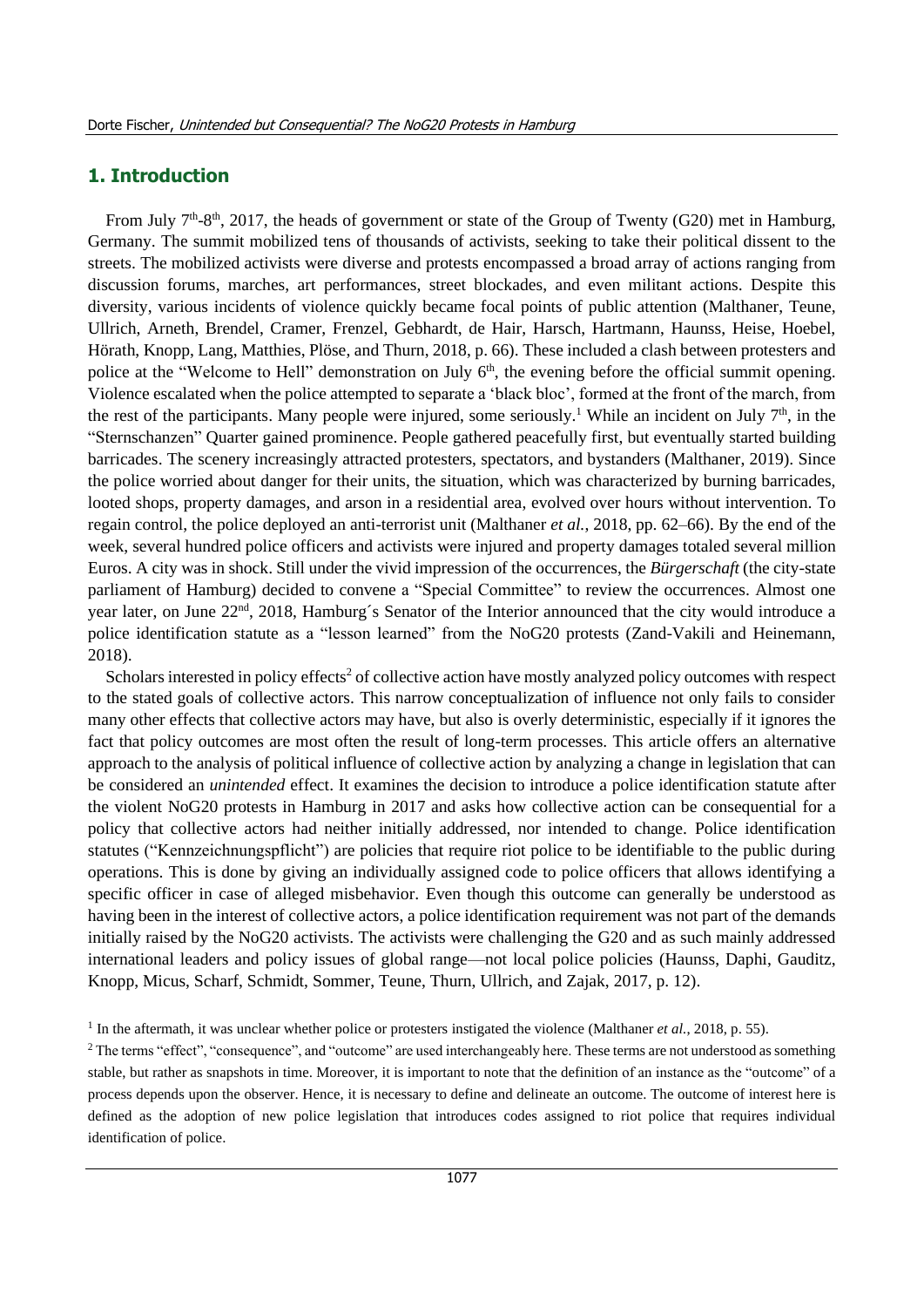#### Partecipazione e conflitto, 14(3) 2021: 1076-1101, DOI: 10.1285/i20356609v14i3p1076

Analyzing an outcome that was unintended by collective actors requires us to determine if and how collective action was consequential. It forces us to rethink the link between collective action and observed change as well as the methodological toolkit that we apply to assess this link. This article reconstructs the decision-making process related to the introduction of the police identification statute in Hamburg from a "processual" perspective. It argues that a processual approach is particularly well suited to qualitatively assess the influence of collective action because it allows contextualizing its effects both in time and in concert with other actors.

The empirical analysis uses data from semi-structured interviews with activists, policy makers, police, and journalists carried out in 2020. Analyses of interviews are supported with an analysis of policy documents and press articles. The analysis pays particular attention to temporal sequence and the interactive dynamics underlying the decision-making process. The results show how the introduction of a police identification requirement after the NoG20 protests was the outcome of the convergence of multiple, contingent processes, namely a long-term policy process and various post-event processes. This article argues that the scope for raising the issue of police identification was not created immediately after the protests, but only after criminal investigations progressed. The revelation of eleven cases in which criminal investigations against police had to be dropped due to the inability to identify the police officers involved is discussed as a "turning point" (Abbott, 2001) in the policy process as it enabled supporters of a police identification statute to point to a factual necessity for policy change. However, given the heavy escalations of violence that were attributed in large part to the activists, the NoG20 protests created a "window of opportunity" (Kingdon, 2011) not primarily for activists, but for legislators to push for this proposal which they had previously advocated. The article closes with some more general reflections on the field that demonstrate how research on policy effects of collective action can benefit both from adopting a time-sensitive, processual perspective and from moving beyond the focus on intended policy change. It invites readers to reassess some of the existing premises that have underpinned outcome research.

# **2. Beyond Policy Success or Failure: A "Processual" Perspective on Unintended Policy Effects**

In the last five years, there has been a resurgent interest in the effects of collective action. In particular, their impact on public policy has received extensive scholarly attention (for an overview see Bosi, Giugni and Uba, 2016; Amenta, Andrews and Caren, 2018). Broadly speaking, political effects can be defined as "those effects of movement activities that alter in some way the movements´ political environment" (Giugni, 2008, p. 1583). Policy effects are a sub-category of political effects and usually involve changes in legislation. Even though scholars have advanced the systematic analysis of such effects quite remarkably, they are still struggling to resolve a long-standing criticism: establishing an empirical link between collective action and an observed change (Diani, 1997; Giugni, 1999; Tilly, 1999). The ubiquity of this problem reflects two major weaknesses in the field: first, a lack of processual perspectives, and second, a focus on *intended* outcomes in policy-related research.

With respect to the first problem, outcome scholars have acknowledged that the effects of collective action may only be observable years or decades after mobilization (e.g., McAdam, 1999; Bosi, 2016). As Bosi and Uba (2009) argue, "the challenge is to determine when an observed change can still be considered the result of protest activities" (p. 413). Hence, scholars have called for more time-sensitive analyses in order to better substantiate causal claims about the consequences of collective action (Giugni, 1999; Uba and Romanos, 2016). In fact, outcome scholars have increasingly made use of methods that account for the impact of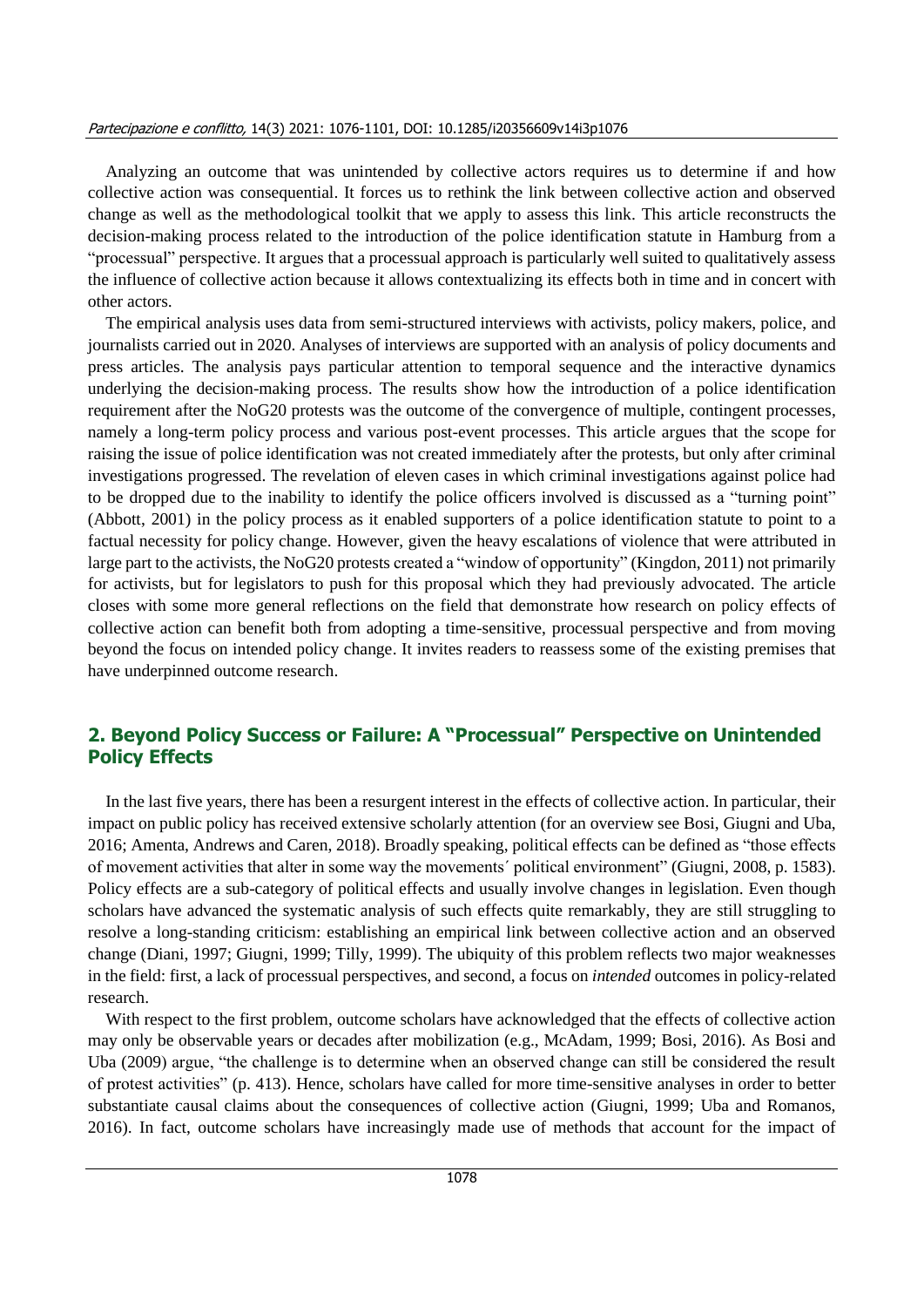collective action over time, such as time series or event history analysis.<sup>3</sup> These studies analyze time periods ranging from a couple of years to several decades. However, even if these more dynamic, quantitative approaches take time into consideration, they do not necessarily weave temporal aspects into their explanations. In particular theorizations about the impact of time seem to be more exception than the rule. As Gillan and Edwards (2020) have observed, "the issue of time has rarely been foregrounded in movement scholarship" (p. 501). Moreover, most scholars examine the effects of collective action starting from the protest itself. Thereby, they fail to recognize existing long-term historical processes which collective actors stand and influence. In order to contextualize movement influence and examine how collective action affects change over time, there seems to be a need for more process-oriented studies. While processual perspectives have gained prominence in fields, such as political violence (Bosi, Demetriou and Malthaner, 2014; Malthaner, 2017; Bosi, 2021), outcome research still often lacks this perspective (with the exception of a few processtracing studies, such as, Bosi, 2016; Bosi and Davis, 2017). The central assumption behind processual approaches is that timing (the temporal order of specific events and occurrences<sup>4</sup> within processes) is crucially important for understanding the outcomes of these processes (Pierson, 2000, p. 72). As Tilly (1984) argued: "*when* things happen affects *how* they happen" (p. 14). Processual approaches aim to "gain a temporal understanding of how social processes gradually unfold over time" (Bosi, 2021, p. 110). They pay particular attention to dynamic interactions and the sequences of interactions, by reconstructing "when and how the choice of action emerges gradually and diachronically, based on the interaction among actors" (Bosi, 2021, p. 109). Examinations of the effects of time sequences inherent in these interactive processes can improve our understanding of the ways in which collective actors affect political change.

Turning to the second problem, it is important to note that the critical discussion of early, "success/failure" outcome research<sup>5</sup> (e.g., Giugni, 1998; Amenta and Young, 1999; Amenta, Caren, Chiarello, and Su, 2010) has led social movement scholars to argue for more than a decade that there is "general agreement that social movements can have a wide range of consequences that should not be reduced to the simple terms of 'success' or 'failure'" (Bosi and Uba, 2009, p. 409). In the last two decades, outcome research has moved well beyond this narrow understanding of collective actors´ influence. This is well illustrated by the variety of domains studied under the key phrase "social movement outcomes". Namely research on cultural and biographical outcomes has shown that the effects of collective action cannot be meaningfully studied in these binary categories; consider, for example, the literature on changes in cultural habits or effects on the life courses of activists (for an overview see e.g., Giugni, 2008; Van Dyke and Taylor, 2018). Against this background, it is surprising to find that most outcome research that analyzes policy change still implicitly relies on this understanding. A review of recent publications reveals that scholars examine changes in legislation usually according to the stated, intended goals of collective actors (for example, Duyvendak and Jasper, 2015; Giugni, 2004; Luders, 2016). Arguably, one of the main motivations for studying collective actors is to understand if their actions affect change in the desired direction. However, the conceptual confinement to "policy success" or "policy failure" ignores many other possible effects that collective actors—or their interaction with others may have. As Tilly (1999) points out, collective actors may have their largest effect not through the

 $3$  In her meta-analysis of peer-reviewed articles on the impact of social movements and interest groups on policy making, Uba (2009) finds that 40% of the analyzed articles published between 1990 and 2007 use time series or event history analysis.

<sup>4</sup> Scholars generally distinguish between an "event" and an "occurrence". According to Falleti and Mahoney (2015), "occurrences" are happenings "distinctive to a single case" (p. 213), such as the single act of assassinating Martin Luther King Jr., the Great Depression in the United States, or World War I. By contrast, events share certain characteristics specified by the investigator and are, thus, "instances of more general phenomena" (ibid.). Hence, "when (…) occurrences are given analytic weight in explanation, they are treated as events" (ibid.).

<sup>5</sup> Namely, the seminal work of Gamson (1990).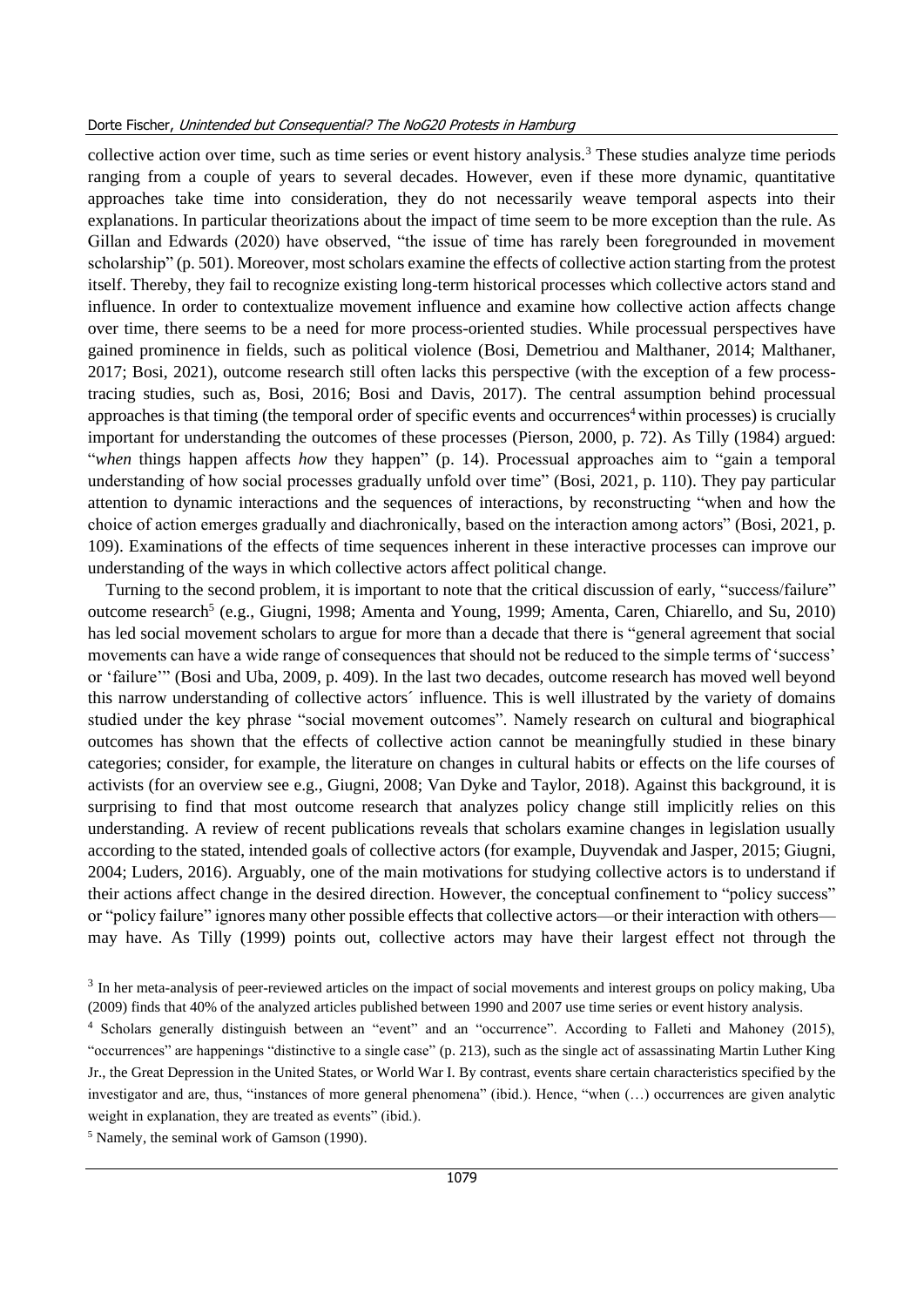advancement of their *articulated* goals, but through *unintended* effects.<sup>6</sup> Finally, asking whether collective actors were successful or not in furthering policy change reinforces the—faulty—impression that outcome research tries to directly and deterministically attribute specific outcomes to collective action, thereby ignoring the historical contexts and interactive influences of collective actors.<sup>7</sup> Scholars point out that collective actors act along with a range of other political and non-political actors (Amenta *et al.*, 2010). They emphasize that collective actors often affect political decisions indirectly, for example, through media reporting (Walgrave and Vliegenthart, 2012), and that their effects need to be studied in the context of other factors, such as public opinion (Burstein and Linton, 2002; Uba, 2009; Banaszak and Ondercin, 2016), vested interests (Burstein and Linton, 2002; Luders, 2010, 2016), allies in government (e.g., Giugni and Yamasaki, 2009), or personal beliefs of policy makers (e.g., Uba, 2016). The binary understanding of collective action, being either intentional and successful or intentional and unsuccessful, impedes these careful efforts to contextualize the impact of collective actors.

Against this background, it is useful to move beyond a focus on intended policy change that is still implicitly based on the narrow understanding of policy influence in terms of "success" or "failure". By analyzing an unintended policy effect, this article broadens the analytical scope of research on the political effects of collective action. This article understands unintended policy effects as the impact of collective action (including the various interactions of collective actors with other actors, such as police) on policy domains, which collective actors had not initially addressed in their demands. The analysis of an unintended effect requires us to more carefully scrutinize the link between collective action and observed changes. If we analyze outcomes that are unintended by collective actors, we need to clarify whether and how collective action becomes consequential. Instead of taking the NoG20 protests as a point of departure, this analysis starts with the first appearance of a policy proposal on police identification. By adopting a processual approach that analyzes the effects of the NoG20 protests as *embedded* in an ongoing, contingent policy process, the study avoids reconstructing the decision to introduce a police identification statute as a direct, linear consequence of the protests. Rather, this approach disentangles the impact of the NoG20 protests related to the policy change, by examining how the dynamic interactions of both collective and state actors contributed to producing the outcome of interest.

<sup>6</sup> The idea that collective action can produce outcomes that were not anticipated is not new. Social movement scholars have shown how the various interactions between protesters and police can produce "unintended consequences", understood either as outcomes that contradict the intentions of actors controlling protest, such as increased radicalization (Lindekilde, 2014; Jämte and Ellefsen, 2020; Ellefsen, 2021); or as outcomes that contradict the intentions of collective actors because they restrict collective action, such as increased repression (Davenport, 1995, 2000; Earl, Soule and McCarthy, 2003; Earl and Soule, 2006). What is interesting about this case is that a police identification requirement can be generally considered as being in the interest of collective actors since it makes police more accountable. Yet, activists participating in the NoG20 protests did not demand the introduction of police identification requirements. Hence, collective actors contributed to producing an outcome that does not contradict their intentions, but is still considered unintended. This kind of outcome does not seem to fit the types of outcomes that social movement scholars usually address. Hence, this case study illustrates that the set of phenomena that can be included under the category "unintended effects" is much broader than what has been researched so far.

 $\frac{7}{1}$  This is not to say that the studies that analyze policy change according to the stated goals of collective actors necessarily ignore historical context or temporal sequence. Scholars, such as Jasper and Duyvendak (2015) or Jabola-Carolus *et al.* (2020), indeed pay attention to temporality. Rather, this focus on intentional policy change creates the impression of direct, linear causation. Moreover, this perspective is criticized for over-emphasizing the degree to which collective action is aimed at the strategic realization of specific goals, while neglecting that collective action might have other unintended effects.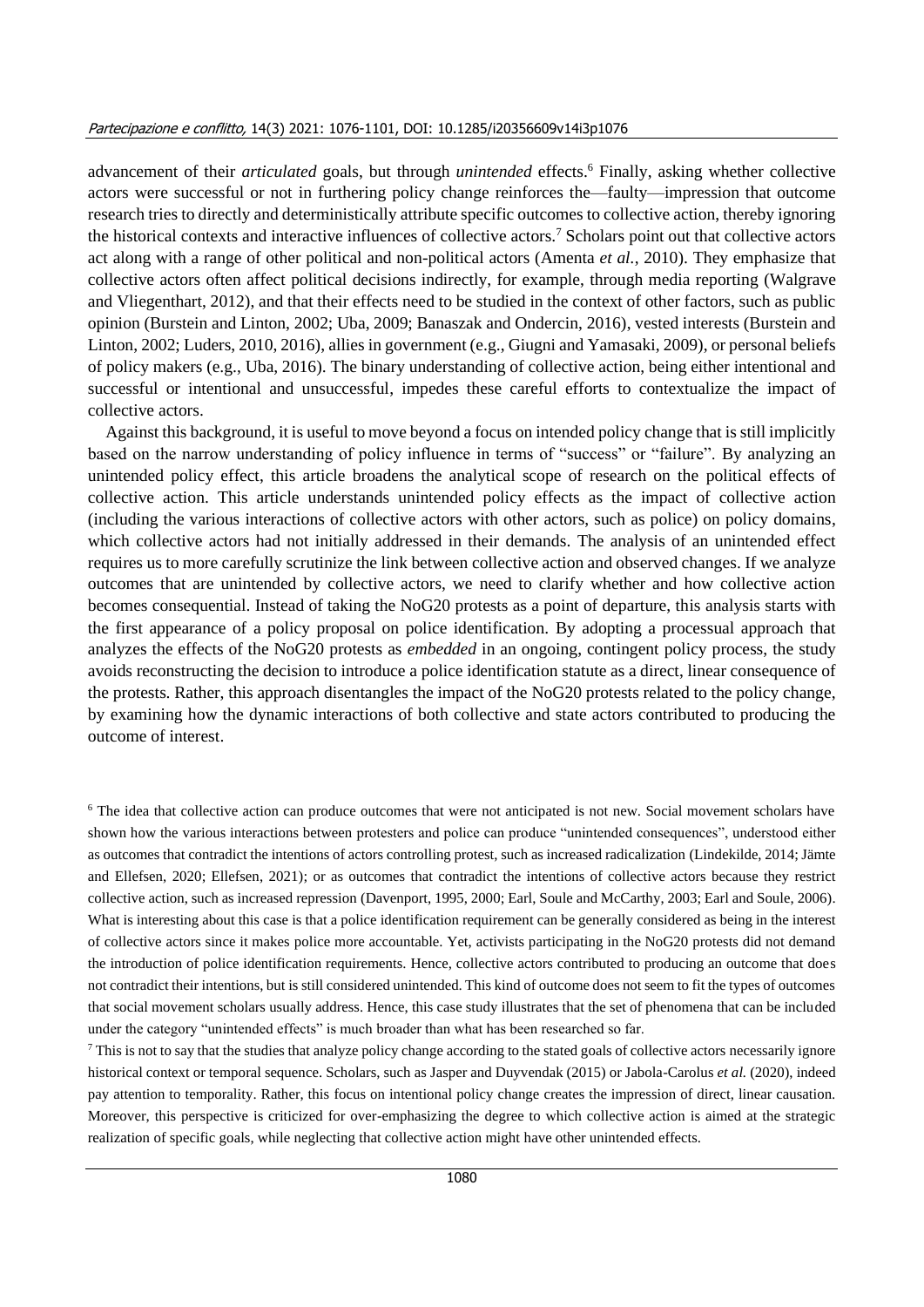#### **3. Methodological Framework**

This study identifies distinct sequences in the policy process that resulted in the decision to introduce a police identification statute in Hamburg and assesses how these sequences are connected in order to understand how police identification requirements were implemented after the NoG20 protests. With reference to politicalprocess models (Kingdon, 2011), it conceptualizes political decisions as the outcomes of policy processes that are characterized by high levels of contingency and ambiguity due to the complex interactions of actors inside and outside of government. It understands policy processes as unfolding over time and non-linear. The methodological approach chosen is not a 'classical' process-tracing approach, rather this article uses what scholars have called "causal reconstruction" (Mayntz, 2002), "processual explanation" (Aljets and Hoebel, 2017), or the "comparative sequential method" (Falleti and Mahoney, 2015).

The empirical analysis is based on the triangulation of different types of empirical sources: First, to reconstruct the formal parliamentary process, the online archive<sup>8</sup> of the *Bürgerschaft* was used to search for policy proposals, parliamentary procedures, and the respective voting results. Based on this data, a time matrix of the policy process on police identification was built, using the coding software "MaxQDA". Second, 22 semi-structured interviews were conducted with members of parliament, government, representatives of Hamburg´s police and police unions, journalists, scientific experts, lawyers, and activists involved in the NoG20 protests (see figure A in the appendix for a list of interviewees). The interviews were a relevant supplement to the reconstruction of the formal legislative process because they provided insights into informal processes, such as political bargaining processes, and because they revealed interpretations and perceptions that informed political actions. Third, since interviewees were often not able to recall exact dates or exact temporal order, press articles were used to search for or verify dates.<sup>9</sup> The empirical data was coded with the software "NVivo" according to two main dimensions: a temporal dimension, differentiating into seven inductively generated temporal sequences; and a dimension with respect to the various actors involved in the policy process.

#### **4. Case Analysis: Police Identification Requirements in Hamburg10**

In the German federal system, the *Länder*(federal states) are responsible for legislating police law, including police identification requirements that allow for the individual recognition of specific officers (Frevel and Groß, 2016, pp. 81–82). In Germany, different systems of police identification exist. This study is interested in police identification requirements for riot police—usually an alphanumeric code, individually assigned. This provision is particularly relevant for riot police who are usually deployed for the policing of protests and might be wearing helmets and visors. In cases of alleged misbehavior, legal prosecution of specific officers is impossible, if the individual officer is unable to be identified. Human rights organizations, social movement activists, and several political parties have repeatedly called for the introduction of police identification statutes, while especially police unions oppose its introduction (Neuwald, 2018, pp. 43–62). Hamburg was the

<sup>8</sup> Link to the archive[: https://www.buergerschaft-hh.de/ParlDok/.](https://www.buergerschaft-hh.de/ParlDok/)

<sup>9</sup> Clearly, temporal reconstructions have their limitations even if sources are triangulated. For specific processes, such as informal consultation or negotiation processes, exact dates could not be reconstructed by the researcher, but had to be estimated in terms of time ranges.

 $10$  All interview statements quoted here are the author's translations. For a description of interviewees see figure A in the appendix.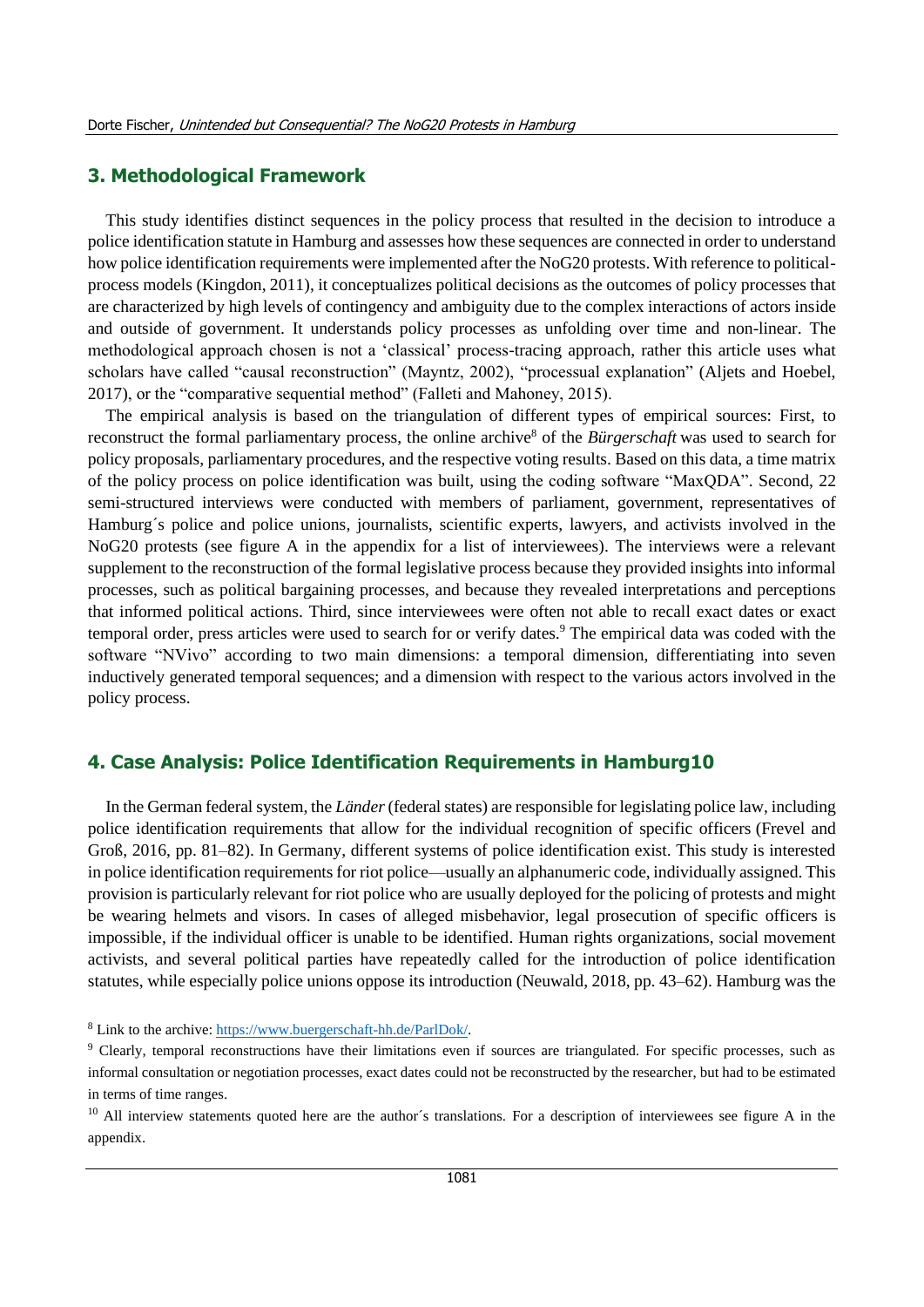latest German state to announce the introduction of a police identification statute. The case is particularly interesting as Hamburg´s government long opposed its introduction. Prior to the NoG20 protests, a stable coalition of actors *in favor of* and *against* police identification requirements kept the issue deadlocked in Hamburg's Parliament (see below). However, it seems as if the NoG20 protests broke that deadlock. Thus, the policy process related to police identification requirements in Hamburg is highly suitable for examining how protest events can become consequential for specific policy processes. Moreover, the case allows assessing to what extent policy change, that is unintended by activists, can be considered an "outcome" of collective action. The following analysis is divided into two main sections: the first analyzes the long-term legislative process as of 2008, when the first bill proposing a police identification statute was introduced in Hamburg´s parliament; the second focuses on the post-G20 developments and analyzes distinct temporal sequences succeeding the NoG20 protests.

# **4.1 Analysis of the Long-Term Legislative Process**

Debates on police identification requirements began in the *Bürgerschaft* (the city-state parliament of Hamburg) as early as 2008. *Die Linke* (Left Party—ideologically communist/socialist) was the first party to present a bill on the issue in parliament (Fraktion DIE LINKE, 2008). Since then, more than a dozen policy proposals on the issue have been introduced by three parties: *Die Linke, Bündnis90/Die Grünen* (Green Party ideologically centrist environmentalist), and the *FDP* (Liberal Party—ideologically free market liberalist). Between 2011 and 2015, they established a coalition in support of police identification requirements, even allying on this issue despite wider ideological differences (see figure B in the appendix). However, their efforts failed because they never gained a majority in parliament. The CDU (Christian Democratic Partyideologically right-of-center) rejected their proposals. Likewise, the *SPD* (Social Democratic Party ideologically left-of-center) was unwilling to change existing policies on police identification. In plenary debates, both the *CDU* and the *SPD* argued that there was no need for police identification requirements since there were no cases where courts were unable to identify officers accused of misbehavior (Hamburgische Bürgerschaft, 2014, p. 6711). A member of the government explained:

We, as the Ministry, always said: 'Guys, if you look at it, we actually identify those persons against whom there are accusations.' (…) Against this background, we always said: 'We do not see any reason for police identification requirements because we can manage that in any case.' (Reg03)

This view reflected the arguments of the police unions, as these quotes illustrate:

About how many cases, that make necessary police identification requirements, do we actually speak here? And that was the big zero. There were really no… no need for that. (GPol01)

And that is what we had always argued: The colleagues are recognizable, the colleagues wear name tags, the colleagues are partially coded, and there are no reasons that justify that [a police identification statute]. (GPol02)

Still, after the elections in 2015, a coalition government between the *SPD* and *Bündnis90/Die Grünen* agreed to "enter into talks with the police unions as to evaluate whether and how police identification requirements could be introduced for Hamburg´s riot police" (author´s translation, SPD and Bündnis 90/Die Grünen, 2015, p. 100). Even though the agreement might appear like a change of direction, on closer examination, it turned out to be a loose declaration of intent. Interviewees largely shared the understanding that there was no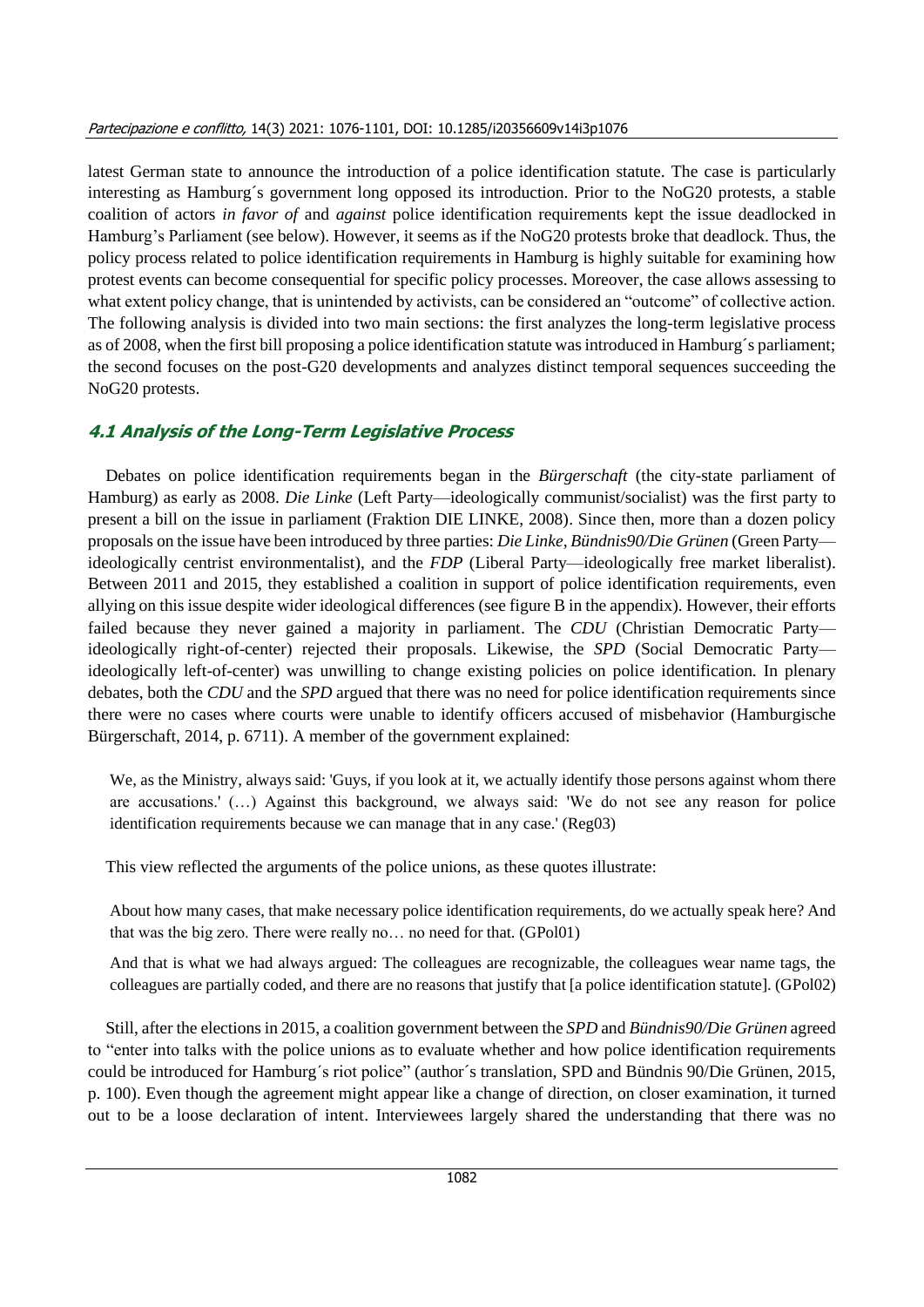imperative necessity for police identification requirements to be introduced based on this agreement (e.g., HB03, MA01). It was well known that the police unions openly rejected the proposal and were not likely to change their position, as this statement by a member of the government demonstrates:

The police unions in Hamburg had a very firm position [on police identification requirements] that was hardly possible to undermine in any conversation. (Reg03)

The internal discussions with the police unions were described as "wild" and "emotional" (e.g., GPol02, HB07, Reg03). Neither police leaders, nor the governing *SPD* were inclined to pick a quarrel with the unions, who were described as having strong media presence and influence (e.g., HB01, HB02). Furthermore, the government feared risking a low acceptance of police identification requirements within the police organization (Reg03). Thus, before the NoG20 protests, the status quo that was resistant to police identification requirements was maintained due to a relatively stable coalition of actors in parliament opposing policy change (namely, the *SPD* and *CDU*).

## **4.2 Police Identification Requirements in the Context of the NoG20 Protests**

To understand how police identification requirements (re-)appeared on the parliamentary agenda after the NoG20 protests and how policy change was related to these protests, the following analysis temporally reconstructs the context in which the political decision was made.

#### Violent Protests: Activists "Vanish" from the Scene

The violent escalations around the G20 summit were described as a "traumatic" experience (e.g., Act01, HB04, P02, Pol01). Activists, police, residents, and policy makers alike were deeply shocked by the occurrences. Even though the city had seen numerous violent protests before, the intensity of violence was perceived as "unprecedented" (e.g., HB02, HB03). Over the course of the NoG20 protests, the heavy escalations of violence became a focal point of attention. Activists interviewed described that particularly the riots in the "Sternschanzen" Quarter drew public attention almost singularly to violence, while other actions received little or no attention at all (Act01, Act02). While media reporting was perceived as also critically discussing state action, including the police´s intervention during the "Welcome to Hell" demonstration, the riots were understood as shifting the interpretation of the occurrences (e.g., P02, HB03, Act02, RA01). An activist described: "Within 36 hours, media reporting changed completely" (Act02).

Both activists and state authorities tried to convey their understandings of the NoG20 protests using various public communication channels. While the police had set up a large communications unit, local activists organized an alternative media centre (e.g., P02, RA01). Asked about the success of their communication strategy, a member of a civil rights organization described that during the first days of summit protest the organization was still perceived as a "credible institution" (RA01). However, as of the riots in the "Sternschanzen" Quarter, voices supporting the activists were ignored (Act01, RA01). Moreover, the NoG20 protests were perceived as having a demobilizing effect. Local activists were described as "frustrated" and "paralyzed" (Act01, Act02, P01). Except for occasional solidarity actions for detained activists, there was "absolute passiveness" (Act01) among local activists. "They [the activists] vanished from the scene" (GPol01).

By contrast, Hamburg´s police were quick and effective in advancing their views on the occurrences. One day after the G20 summit, the local government and the police explained in a press conference how they evaluated the occurrences. While they argued that violence emanated from small groups of protesters, they were perceived as not admitting any mistakes by themselves (e.g., HB02, HB03, HB04, P02, W01). This view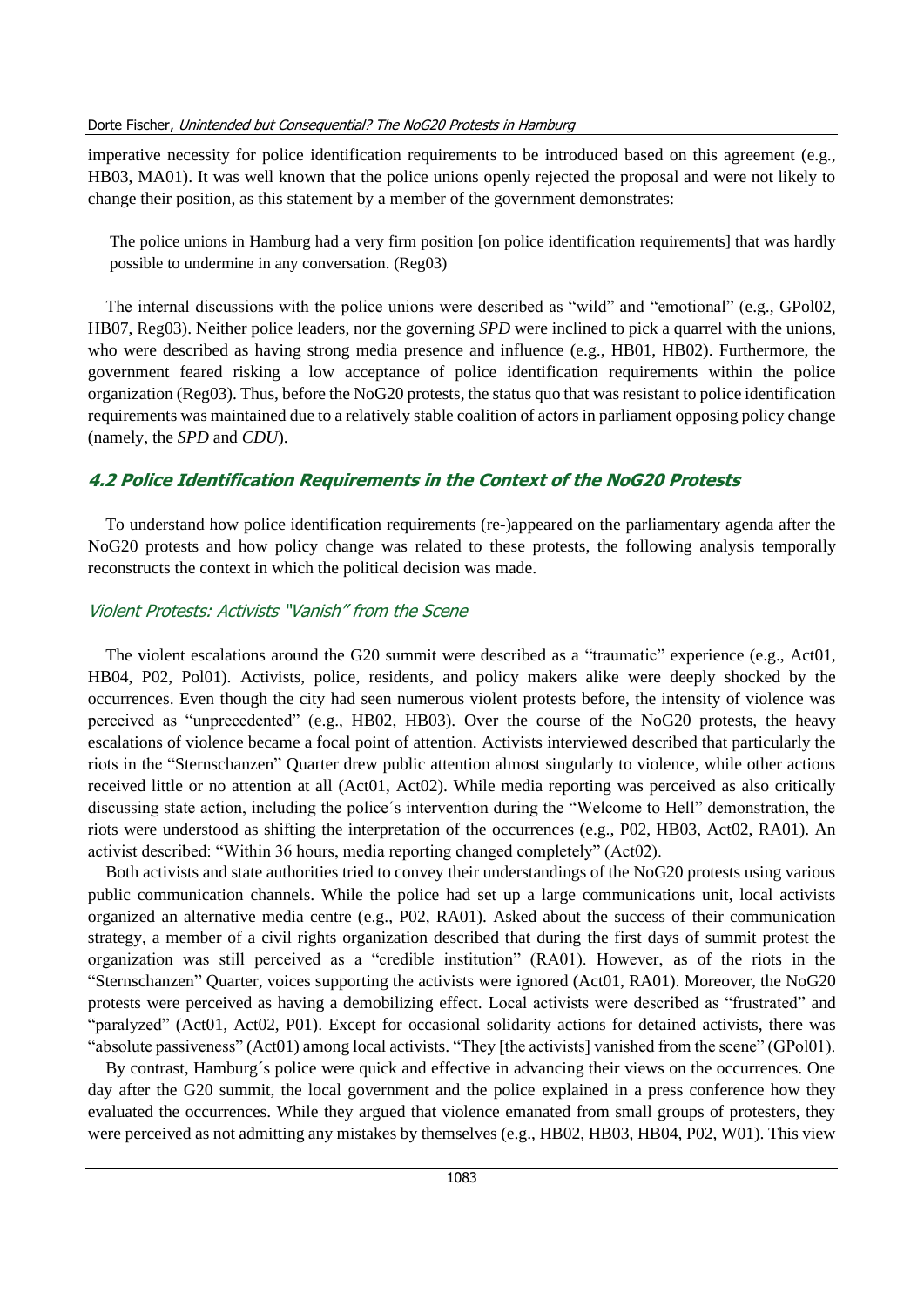was largely reinforced by the local media (P01, P02). Journalists interviewed described how reports that conflicted with the police´s portrayal of the occurrences or that criticized the harsh police intervention were given little credibility or were discounted, as if to say: "they brought it on themselves" (P02).

# Political Conflict: a "Special Committee" Reviews the Occurrences

Only four days after the G20 summit, on July 12<sup>th</sup>, 2017 (see figure 1), the *Bürgerschaft* decided to establish a "Special Committee" to formally review the occurrences(SPD-Fraktion and GRÜNE-Fraktion, 2017). The committee opened the floor for controversial parliamentary debate. However, it was perceived as a public "stage" for the opposition parties to criticize state action, or for the government and the police to justify their behavior than as a body that allowed for an actual public inquiry (e.g., HB03, HB08, P01, W01). Meetings were characterized as "lengthy" statements of the state authorities (e.g., HB04, P02) and "soapbox speeches" (HB07) by the committee members. Interview statements give reason to assume that this waslargely connected to a high level of public attention:

The topic was very emotional. It had a huge media presence. (...) And that naturally results in you knowing already beforehand—that a particular statement, that you are about to make, has a high probability of ending up in the newspaper tomorrow, and that other statements or questions will probably never get printed, even if they are actually interesting. That changes the character of a consultation. (HB07)

Moreover, due to the high number of invited guests, state officials, journalists, and a public audience, the committee meetings were held in a large hall. This exceptional setting was perceived as further hindering the consultation process (e.g., HB07, P02) as this statement illustrates:

It was clear that we were going to have a lot more representatives of the Senate and other guests there. (…) So we decided to hold our meetings in the town hall´s "Großer Saal" [big hall]. In this hall, you have an ambience and—above all—acoustics that differ completely from a usual consultation, expert consultation [setting] in the committees. (…) I think no one could actually free oneself from that—neither the Senate, nor the members of parliament. (…) Everything echoes; everything you say is big. (HB07)

The Special Committee was largely perceived as an institution governed by the political interests of its participants. The political parties represented in the committee evaluated the occurrences differently. The police, the government, and the conservative parties assumed blame for the escalation of violence to the protesters who were said to have "laid the city in ashes" (HB06, P01, P02). Left parties, in particular *Die Linke*, blamed the police for the infringement of civil liberties and the excessive use of violence that was said to have provoked an escalation of violence (e.g., HB03). From this context, proposals of the members of parliament, how to react to the occurrences, ranged from the eviction of the "Rote Flora", a highly symbolic space occupied by the local autonomous Left (CDU-Fraktion, 2017) to the establishment of an independent complaints department for reporting alleged offenses by police officers (Hamburgische Bürgerschaft, 2018b, p. 28).

The role of the protesters in the escalation of violence during the NoG20 protests was a recurrent matter of discussion. Nevertheless, local activists were not invited to speak in any of the committee meetings or engage in any kind of political bargaining (e.g., Act01, HB02, MA01, Reg03). Although civil rights organizations had written an open letter, demanding an "independent inquiry" (Humanistische Union, 2017) prior to the inaugural meeting of the Special Committee, they did not have an active role in the legislative process that reviewed the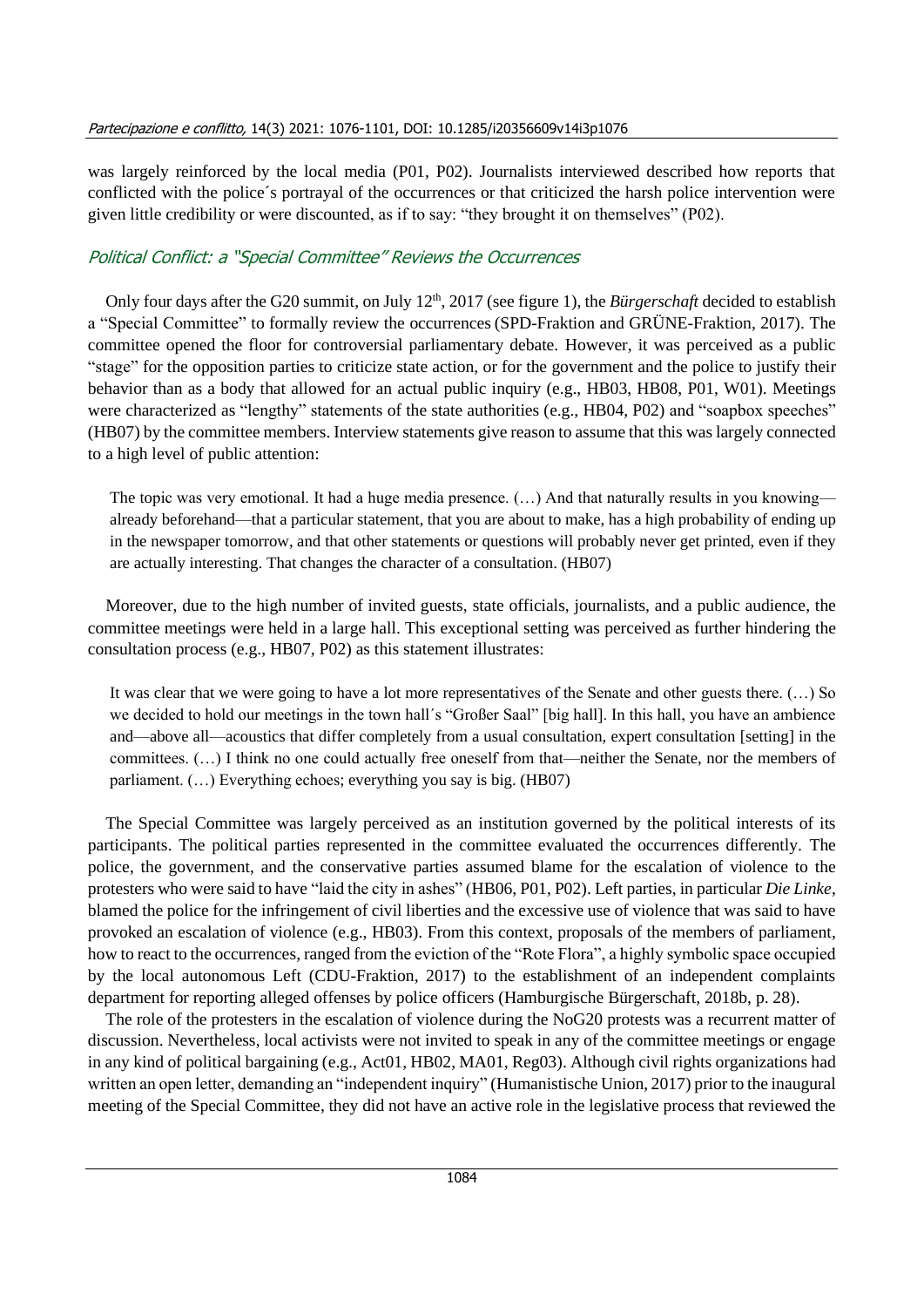occurrences. Asked about the reasons, an activist argued that it would have been "completely futile" (Act01) to try to influence the parliamentary process or to make any political demands after the NoG20 protests.



## **Figure 1: Timeline policy process**

# Judicial Proceedings: the Absence of Trials against Police Officers

Parallel to the political process and the inquiry into the occurrences in parliament, police and courts started investigating criminal offenses related to the NoG20 protests (see figure 1). For the identification of perpetrators, Hamburg´s police had formed a special task force ("SOKO Black Bloc") already shortly after the occurrences. It analyzed terabytes of picture and video evidence (e.g., Pol01, W01). At the same time, the police´s internal investigation department ("Dezernat Interne Ermittlungen") investigated cases of alleged illegal behavior by police officers, while the courts started criminal prosecution. In August 2017, the first judicial trials related to the NoG20 protests began. The prosecutions were viewed as an important tool to reestablish justice and "societal peace" (P02, HB08). However, only cases against NoG20 activists were opened, while there were no trials against police officers. The investigations soon became perceived as "imbalanced" (e.g., MA01, HB03), as one journalist outlined:

There is a huge gap between the fast proceedings against violent G20 criminals and [those] against police. In fact, not a single judicial procedure [against a police officer] has been opened, yet. (P02)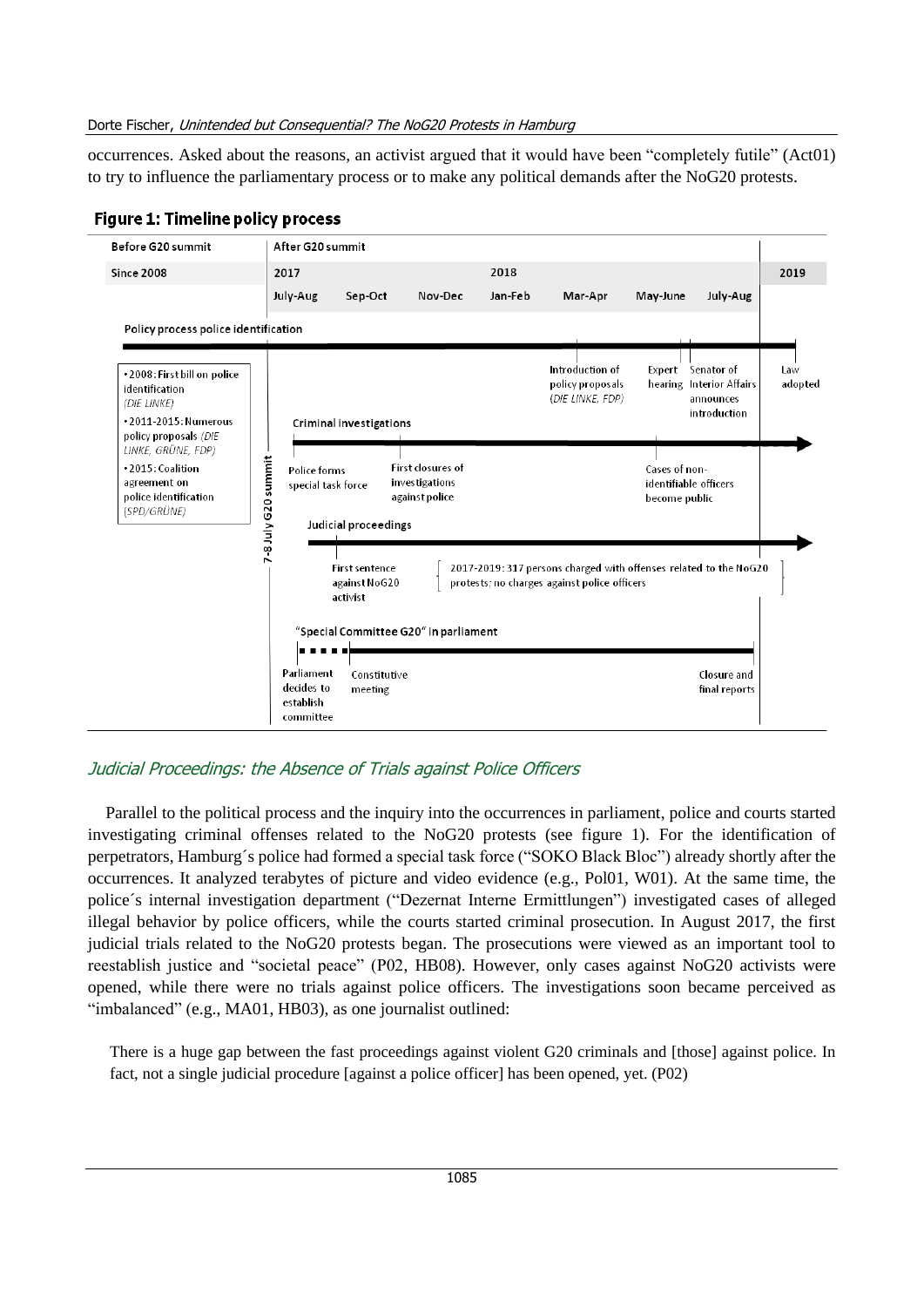#### Partecipazione e conflitto, 14(3) 2021: 1076-1101, DOI: 10.1285/i20356609v14i3p1076

The absence of trials against police officers conflicted with the pictures, videos, and media reports that documented violent behavior by officers policing the protests.<sup>11</sup> As of mid-August, media had started reporting, for example, about a clash of police and protesters at "Rondenbarg", during which numerous protesters fell from a scaffold and were seriously injured. According to the police, officers had stopped the march after protesters "massively" threw stones and pyrotechnics at police (Buchen, Hennig and Reisin, 2017). The media began to question these reports, as video material became public which challenged the accounts of the police (ibid.). Interviewees described that this case opened a public debate about the appropriateness of this specific intervention (e.g., HB03).

Investigations by the media went hand in hand with parliamentary inquiry. Since the announcement of the G20 summit in Hamburg, opposition parties inquired about issues related to the summit by writing official parliamentary interpellations.<sup>12</sup> This practice was intensified after the protests. A total of 134 minor and major interpellations were introduced by opposition parties after the NoG20 protests. While the parties inquired about various issues, *Die Linke* was described as particularly interested in scrutinizing the behavior of the police (e.g., GPol01, HB04, P02). As of mid-August, *Die Linke* started a series of minor interpellations, asking the government about the state of the criminal investigations and judicial proceedings (Schneider, 2017b). In October 2017, it became public that Hamburg´s public prosecutor closed first investigations against police officers accused of illegal behavior during the NoG20 protests (see figure 1). Further parliamentary inquiry revealed that the number of closed investigations was rising, whereas more and more cases against G20 activists were opened (Schneider, 2017a). This obvious imbalance contributed to creating a critical debate about the prosecution of police accused of misbehavior that was increasingly perceived as harmful to the reputation of the police and the government:

It is just like that: There were no judicial procedures [against police officers] opened and that clearly triggered a debate in the public. It [the debate] reinforced the impression that the police were concealing something and that the state under the rule of law is not quite… is not coping with that. (Pol01)

#### Starting a Legislative Procedure: Police Identification Requirements Reappear in Parliament

In March 2018—amidst the parliamentary and the judicial inquiries into the NoG20 protests—, *Die Linke* and the *FDP* introduced two new bills on police identification (FDP-Fraktion, 2018; Fraktion DIE LINKE, 2018a). Interviewees emphasized that police identification requirements were neither the only nor the central problem discussed with respect to the NoG20 protests (e.g., HB02, Pol01). Instead, interviewees stressed that the post-G20 process opened an opportunity to re-raise a well-known topic:

I think it was not a matter of: 'Oh, the issue of police identification requirements is *the* problem and we solve that now'. Rather, a long-cherished topic was simply brought up again. (Pol01)

 $11$  Next to the media, civil right organizations and academics had started collecting data about the occurrences. First reports based on protest observations were published mid-August 2017 (Komitee für Grundrechte und Demokratie e.V., 2017); three months later, the first academic reports followed (Haunss *et al.*, 2017). Filmed documentations were published in 2018 (e.g., Heinig and Maurer, 2018).

 $12$  Minor and major interpellations are an instrument of scrutiny in the political system of Germany. They are used mainly by the opposition to question the government.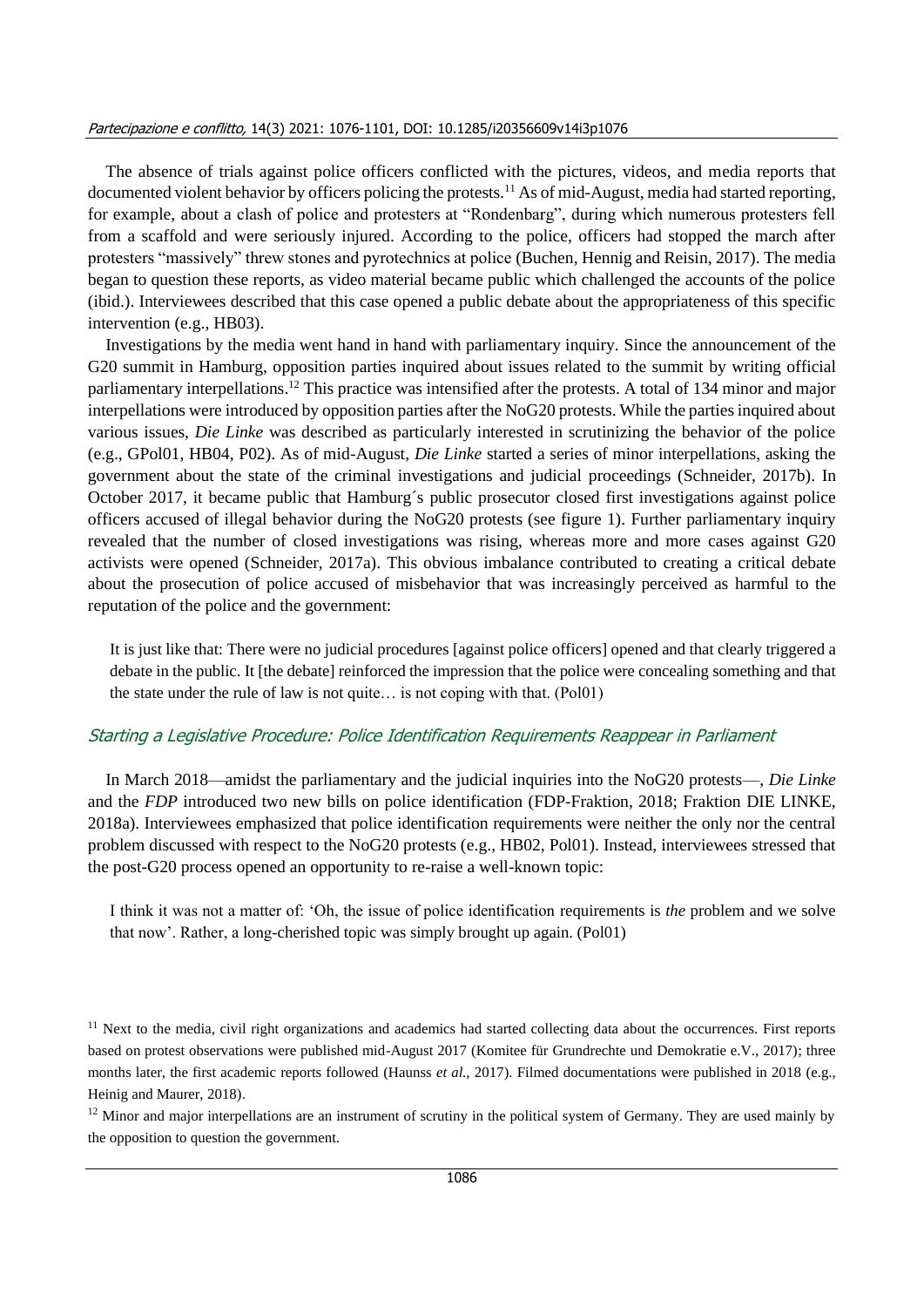In fact, *Die Linke* pushed the issue of violence by police, by repeatedly inquiring about the state of criminal investigations against police officers accused of misbehavior. However, until then, the party had not been able to disclose on what grounds these investigations had been thrown out. In May 2018, *Die Linke* introduced a major interpellation on the issue. It revealed that in eleven cases, criminal investigations were thrown out because prosecutors were unable to identify the individual police officer (Fraktion DIE LINKE, 2018b). *Die Linke* introduced the interpellation on the agenda of the next plenary meeting. In the short debate, speakers of *Die Linke* and the *FDP* argued that the interpellation proved that there was a factual need for the introduction of police identification requirements (Hamburgische Bürgerschaft, 2018c, pp. 5956–5960).

# "Getting ahead": the Senator Announces the Introduction of a Police Identification Statute

The policy proposals introduced by *Die Linke* and the *FDP* reopened a legislative procedure on police identification (see figure 1). The governing parties decided to refer the bills to the Committee of Interior Affairs and to carry out an expert hearing on the issue (Hamburgische Bürgerschaft, 2018a). Although the legislative procedure was still ongoing, on June 22<sup>nd</sup>, 2018, Hamburg's Senator of the Interior announced at a press conference that Hamburg would introduce a police identification statute (Zand-Vakili and Heinemann, 2018). The timing of the decision came as a surprise to many policy makers since the expert hearing had not been evaluated (e.g., HB04, HB05). From this context, the decision was largely interpreted as strategically motivated and as a reaction to public pressure:

He [the Senator] wanted to get ahead of things. That means demonstrating agency in a situation in which the Senate´s action during the G20 was indeed scrutinized very critically. So, demonstrating agency, as to say: 'I am anticipating that and I am taking a stand. (HB05)

Moreover, interviewees stressed the high symbolic nature of the decision to introduce a police identification statute, by calling it, for example, "a symbolic concession to the critics" (Reg02). Statements by a police leader and a representative of the government further indicate that they perceived the decision as somehow unavoidable:

You have two options: Either you sit and wait until a decision is taken. (...) You let someone, so to speak, drag you through the [political] arena. Or (…) you proactively handle it yourself. (Pol01)

For parts of society this [police identification requirements] is a topic of such symbolic relevance. You could have done whatever—you would not have gotten rid of this topic. (Reg03)

In the end, interviewees largely shared the view that if it had not been for the NoG20 protests, police identification requirements would not have been introduced at this moment in time (e.g., GPol01, HB02, HB03), indicating that the protests had a crucial role in the political decision and its timing.

# **5. Discussion of Results**

From the analysis, it becomes evident that the *temporal unfolding* of various processes, of which some were related to the NoG20 protests, played a major role for policy change. The following two sections discuss the results with respect to the underlying temporal dimensions and the inherent contingency of the policy process.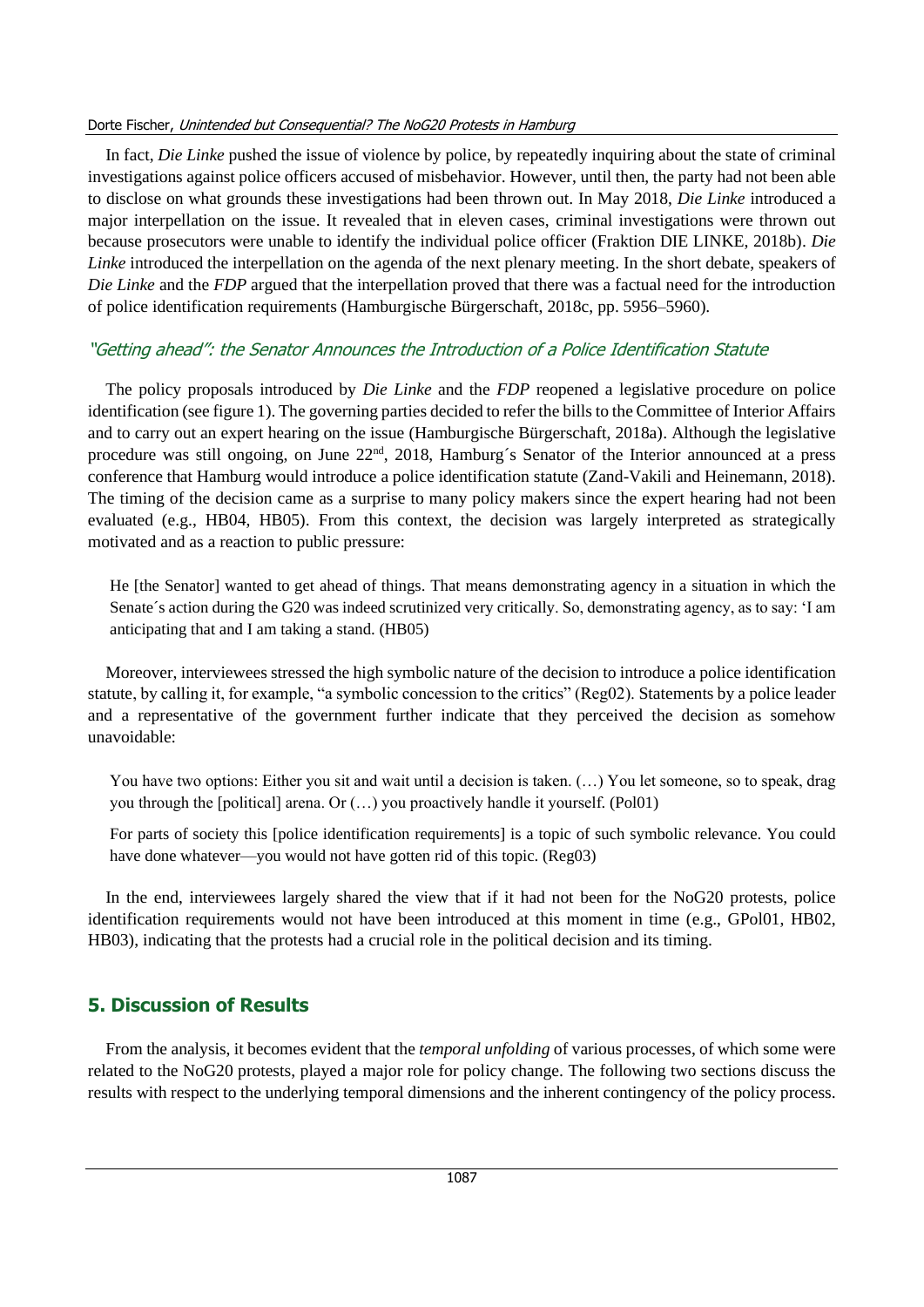## **5.1 Temporal Dimensions: Seizing an Opportunity**

The long-term temporal analysis of the policy process related to the police identification statute shows that *Die Linke*, the *FDP*, and *Bündnis90/Die Grünen* made repeated attempts to change the provisions since 2008. Therefore, the post-G20 process was yet another opportunity to demand policy change. Scholars have advanced the idea of "policy windows" or "windows of opportunity" (Kingdon, 2011; Birkland, 2016) to describe opportunities "for pushing one's proposals" (Kingdon, 2011, p. 88). According to Kingdon, policy windows open when attention to a particular issue rises, for example, due to a "focusing event".<sup>13</sup> What is interesting about this case is that the NoG20 protests focused attention to all kinds of issues. A variety of proposals were discussed after the NoG20 protests. Why did police identification requirements become a focal point of political attention after the NoG20 protests?

The explanation has a temporal dimension: Policy change did not occur directly after the protests. The analysis demonstrated that *Die Linke* and the *FDP* introduced their bills eight months after the NoG20 protests. Even if the protests functioned as a focusing event, the actual "turning point"<sup>14</sup> was not the protests themselves. Turning points "give rise to changes in overall direction or regime, and do so in a determining fashion" (Abbott, 2001, p. 249). Although they are defined as "short, consequential shifts" (Abbott, 2001, p. 258), Abbott emphasizes that turning points are themselves processes and have a duration in time (Abbott, 2001, p. 251). If we understand turning points in this sense, the shift observable for this case started with the first criminal investigations against police officers. It manifested as media and parliamentary investigations revealed that judicial proceedings against a number of police officers were dropped. As soon as parliamentary inquiry revealed that some of these procedures had to be dropped due to the inability to identify specific police officers, supporters of police identification requirements were able to point to a factual necessity for policy change. Hence, temporal sequence clearly mattered for the case examined.

Kingdon also argues that policy windows "do not stay open long" (Kingdon, 2011, p. 166). In fact, they may close without policy change occurring. This might be the case, if no viable policy proposal has been developed so far, or if no relevant problem framing can be attached to the policy proposal (Kingdon, 2011, p. 170). Moreover, a problem may remain unheard of because no one advocates for it. According to Kingdon, it needs "policy entrepreneurs" (Kingdon, 2011, p. 122) who actively push for policy change during an open window. <sup>15</sup> In this case, *Die Linke* acted most visibly as such an entrepreneur for policy change since the party was most actively seeking to find a new problem framing with respect to the (non-)identification of police.<sup>16</sup> The analysis showed that the party was indeed successful in pushing this problem framing. Not only was it taken over by the interviewed policy makers, police leadership, and police unions, the Senator of the Interior

<sup>16</sup> The role of other supporters of police identification, namely the *FDP* and *Bündnis90/Die Grünen*, was more complex. Due to space limitations it is not discussed here.

<sup>&</sup>lt;sup>13</sup> According to Kingdon, "focusing events" are instances that call attention to a problem, such as crises or disasters (Kingdon, 2011, pp. 94–95). Various scholars have advanced similar concepts, such as the idea of "transformative" (McAdam and Sewell, 2001) or "eventful" (Della Porta, 2008) events.

<sup>&</sup>lt;sup>14</sup> Kingdon uses the term "critical juncture" (2011, p. 19) to describe critical moments in time during which policy change is more likely. However, he does not specify the concept any further. Therefore, this article draws on Abbott´s concept of "turning points" (2001).

<sup>&</sup>lt;sup>15</sup> Kingdon developed the idea of multiple "streams" that have to be joined by policy entrepreneurs for policy change to become likely, namely a "problem", "policy", and "political stream". Kingdon´s framework served as heuristic for this analysis. However, due to space constraints, the framework is not presented in further detail here.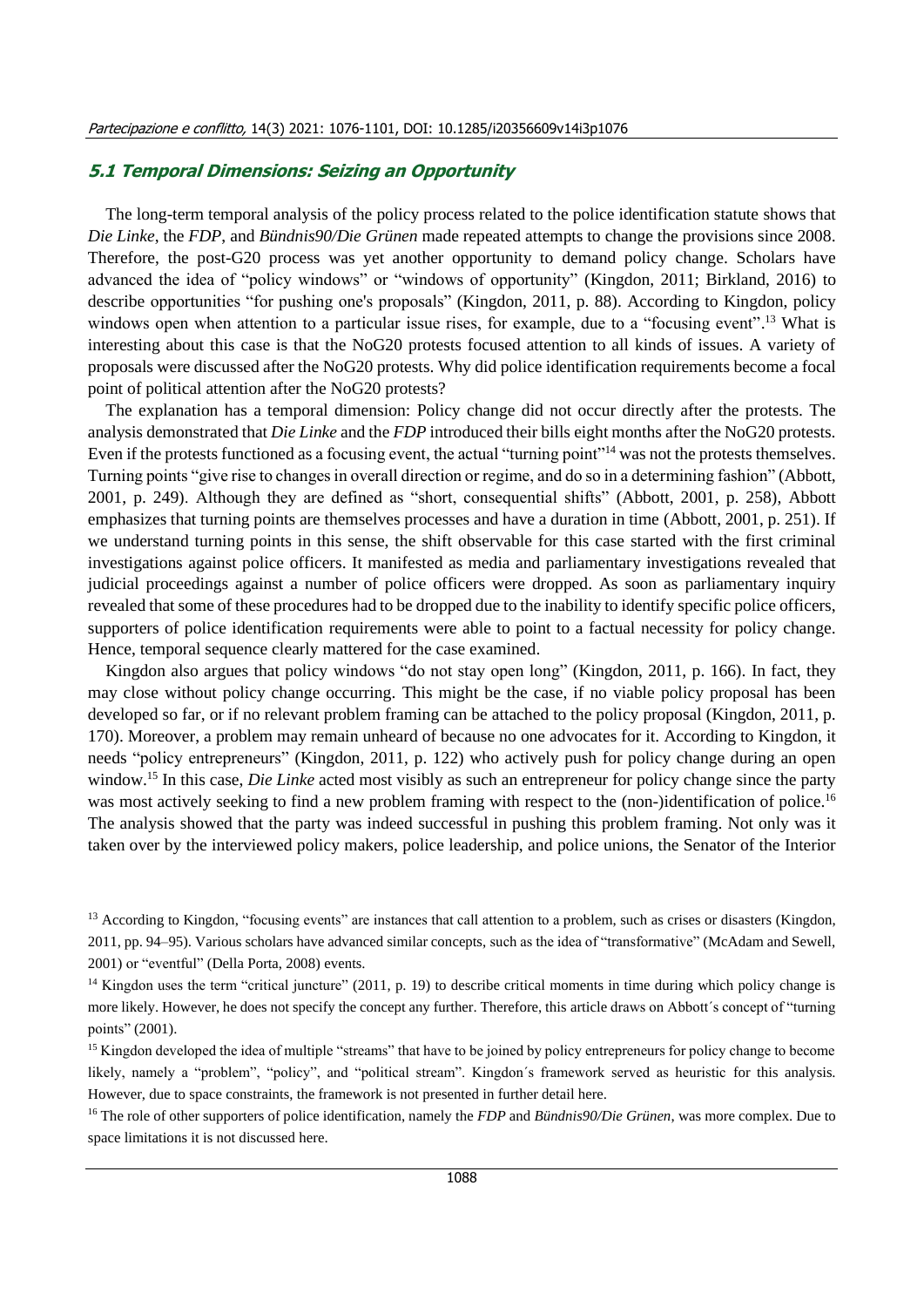also justified the introduction of police identification requirements with respect to cases of non-identification (Hamburgische Bürgerschaft, 2018d, p. 6021).

Ultimately, it was not the two policy proposals by the opposition parties that guaranteed the passing of the police identification statute. Rather, the decision was made and announced by the government in accordance with the police. This agreement reached and the announcement of the decision demonstrate a temporal dimension. The decision to introduce a police identification statute was announced in the middle of an *ongoing* legislative procedure. The analysis of the interviews gives reason to assume that the government was interested in claiming credit for the decision, a phenomenon that has been observed in political science (Pierson, 2001; Bonoli, 2012). Kingdon highlights that credit claiming can decisively speed up decision-making processes, in particular if actors are competing for turf: "In the rush to beat each other to the punch, a subject may become prominent much more quickly" (Kingdon, 2011, p. 157). In the political debate following the NoG20 protests, public opinion was perceived as increasingly critical towards the behavior of the government and the police during and after the protests. State authorities had an interest in getting the glory for any lessons learned from the protests instead of leaving credit for the changes to opposition parties in parliament. However, the government knew that the decision was unpopular among police institutions. In particular, the police unions were seemingly the central "veto players" (Tsebelis, 1995, 2002)<sup>17</sup> that resisted, potentially even prevented, policy change. The absence of a factual necessity for police identification requirements seems to have been a key obstacle to credibly negotiating policy change with the police. A member of the government argued that because of the NoG20 protests, "there was a different basis to discuss again the question: Do we actually need that [police identification requirements]?" (Reg03). Another member of government argued that it needed an "externally given occasion" (Reg02) to introduce a police identification statute "without causing too much collateral damage" (ibid.). The revelation of cases of non-identification was not only of key importance for the opposition parties to demand the introduction of a police identification statute, but also for the government to reach an agreement with the police leadership and most importantly the police unions over this policy.<sup>18</sup>

In sum, in the case examined, a window for policy change was opened mainly due to the convergence of two processes: first, a long-term policy process in which a viable policy proposal was developed over time; and second, various processes that can be traced to the NoG20 protests themselves. After the protests, a new framing for the problem of police identification became available due to the criminal investigations against police officers deployed in the police operations. With a viable policy proposal, members of parliament were able to seize this opportunity to push for their pet proposal: police identification.

## **5.2 Contingent Dynamics of Violent Protests: Producing an Unintended Outcome**

What role did collective actors have in the policy process examined? Previous research has shown that if collective actors had a political impact at all,<sup>19</sup> they were most influential at early stages of the political decision-making process and often function as agenda setters (King, Cornwall and Dahlin, 2005; Soule and

<sup>19</sup> Scholars have emphasized that in most cases collective action does not have any political effect at all (e.g., Luders, 2016, p. 185).

<sup>&</sup>lt;sup>17</sup> Readers interested in a more in-depth theoretical and methodological discussion of veto player approaches should consult Ganghof (2003).

<sup>&</sup>lt;sup>18</sup> Moreover, interviewees pointed to previous introductions of police identification statutes in other German states. Positive experiences with police identification statutes in these states were perceived as central for the internal justification of policy change, but not for the decision itself (e.g., P01, Reg01, Reg03). Discussing the relevance of "policy diffusion" is beyond the scope of this article. Interested readers should consult, for example, Bandau and Bothner (2020).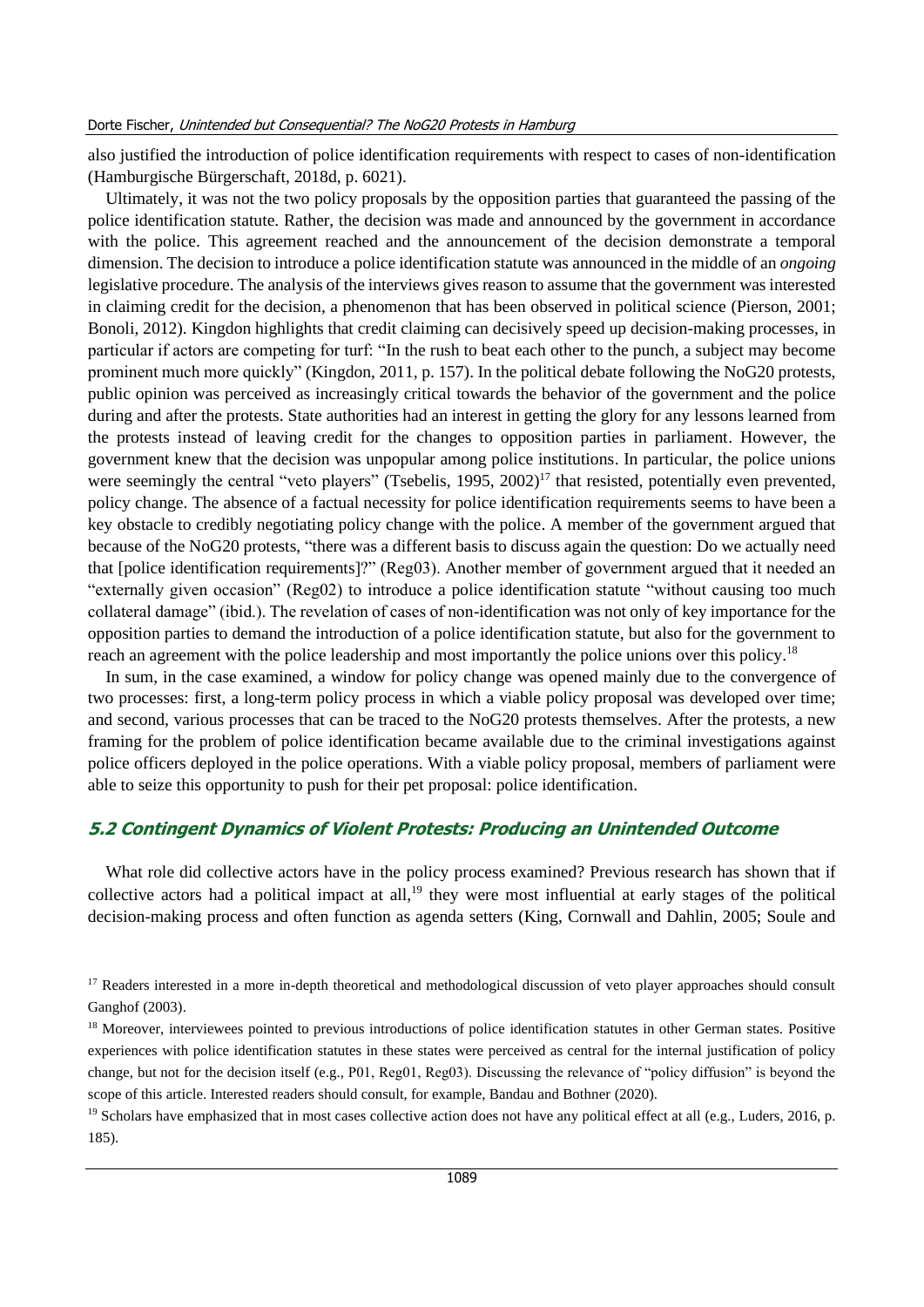King, 2006).<sup>20</sup> Scholars have found that violent or "watershed" protest events focus public attention in particular to issues related to the control of protest (King and Brearley, 1996; King, 2006; Wahlström, 2016). This case study supports this insight, but adds that collective actors may focus attention to specific topics *regardless* of their demands and intentions.

Moreover, the findings point to the inherent contingency of the effects of violent protest. The introduction of a police identification statute was neither a 'natural', nor a foreseeable consequence of the NoG20 protests. The contingent nature of the effects of political violence is well reflected in literature. While some scholars have shown that political violence may help gain concessions from policy makers (e.g., Piven and Cloward, 1979; McAdam and Su, 2002), others have argued that the use of disruptive techniques may "undercut the willingness of authorities or mass public to listen to the voices of discontent" (Fishman and Everson, 2016, p. 8). Giugni (2008) argues that studies on the effects of political violence have failed to provide "a clear-cut answer to the question whether disruption can produce policy changes and, if yes, what this means for the movements" (p. 1586).

In their various interactions with police, the NoG20 activists produced images that provided evidence of violence by police. However, they did not use this evidence to make any demands for police identification requirements. Instead, local activists were perceived as having "vanished" from scene after the NoG20 protests. More specifically, activists<sup> $\prime$ </sup> voices were perceived as extremely marginalized after the occurrences in the "Sternschanzen" Quarter that were characterized by heavy property damages, arson, and looting. This result corresponds well with the findings of a study by Sommer, Teune, and Harsch (2018) who demonstrate in an analysis of media discourses how the use of political violence during the NoG20 protests coincided with a radical change in media reporting. While the media had first reported in nuanced ways about the protests, after the riots in the "Sternschanzen" Quarter, media reporting became highly critical towards the protests, placing much of the blame for the escalation of violence on the activists (Sommer, Teune and Harsch, 2018, pp. 5–6). The findings suggest that local activists did not actively intervene in the post-G20 legislative process because they massively lost credibility during the NoG20 protests. The use of political violence seems to have significantly limited their opportunities to impact institutional politics after the NoG20 protests. Members of parliament needed to advocate for the introduction of a police identification statute. However, it was not only the protesters who lost legitimacy. The analysis demonstrates how the post-G20 public discourse was perceived as increasingly critical towards the behavior of the local police and government. Scholars have argued that pressure from public opinion has a strong potential to catalyze reforms, in particular if public opinion is perceived as a challenge to the police´s organizational legitimacy (Ashworth, Boyne and Delbridge, 2009; Wahlström, 2016). Similarly, many empirical studies in political science have shown how the perception of public opinion informs the behavior of political decision makers (for a summary see Wlezien and Soroka, 2007). In this case, the government´s decision to introduce a police identification statute was largely interpreted as a reaction to public pressure and an attempt to regain lost legitimacy. This case study demonstrates how the public interpretation of the NoG20 protests and the behavior of the actors involved decisively determined and limited the scope for political action both for local activists and state authorities.

Finally, this case study demonstrates how collective actors often fail to control what issues gain prominence after (violent) protest events. The findings emphasize that collective actors are not the only "players in the field" (Duyvendak and Jasper, 2015; Jasper and Duyvendak, 2015), but interact with a broad range of actors. In this case, the opportunity to raise the issue of police identification was seized, as discussed before, not by

<sup>&</sup>lt;sup>20</sup> Exerting influence on political decision making at later stages, seems to be rather difficult for collective actors. In fact, Amenta et al. (2010) argue that the conditions that produce mobilization "sometimes make it difficult to achieve influence at stages in the policy process beyond agenda setting" (p. 296).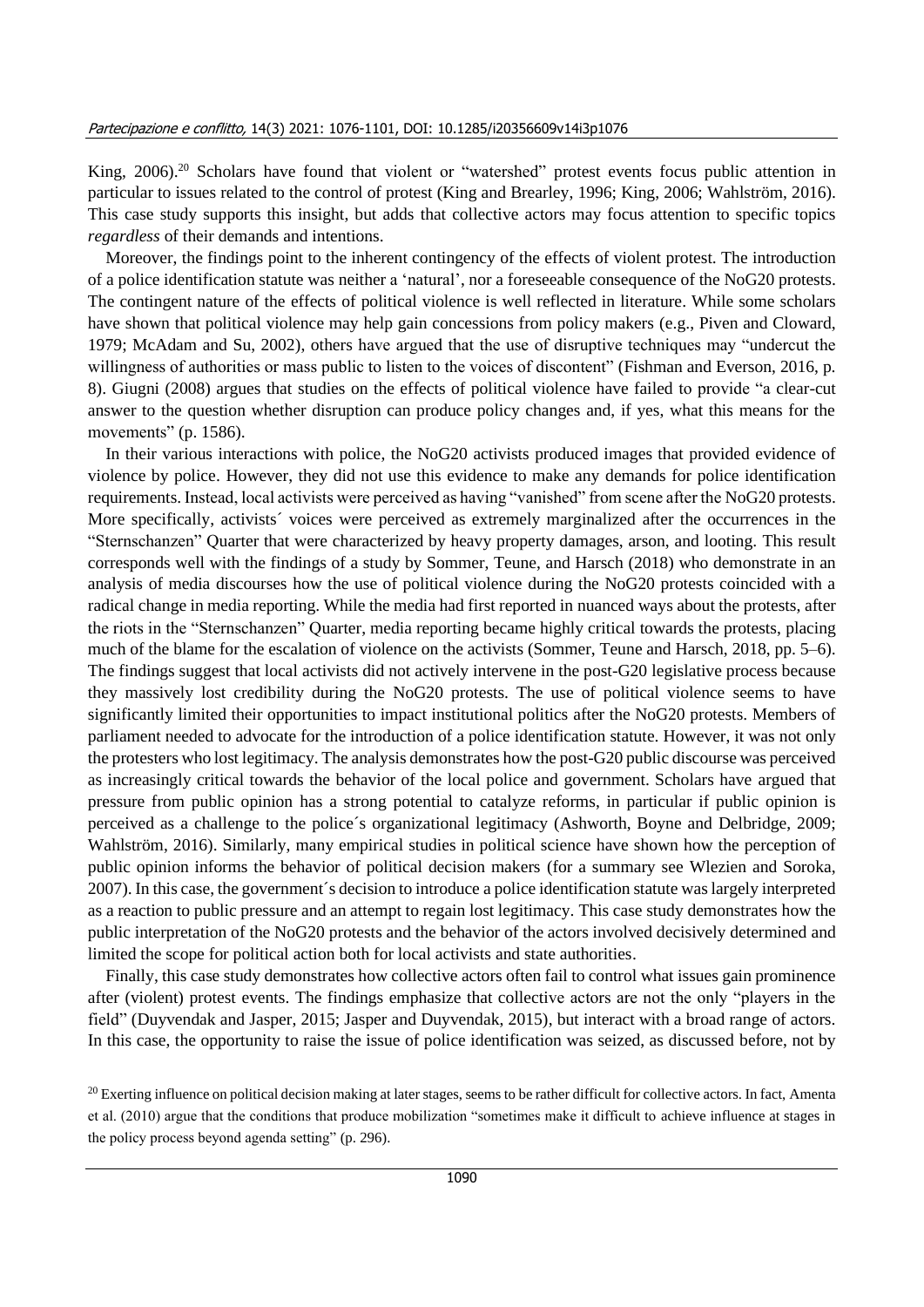the NoG20 activists, but by institutional actors in parliament. Social movement scholars have increasingly challenged "methodological narcissism" (McGarry, Davidson, Accornero, Jasper, and Duyvendak, 2016, p. 635) that is said to inform much of social movement research and "that positions the movement itself (any movement) front and centre of the analysis" (ibid.). This study reinforces this criticism and demonstrates that we need to account for these various interactions if we aim to understand the effects that collective action may produce.

## **6. Conclusions**

Studies analyzing the impact of collective action on public policy often seem overly deterministic when attributing policy changes to collective action. This article has argued that this criticism reflects two major weaknesses of policy-related outcome research: first, a lack of processual perspectives, and second, an excessive focus on intended policy outcomes. This article offers an alternative approach for understanding policy influence of collective action. It has analyzed a change in legislation as an unintended consequence of collective action and has studied this phenomenon from a processual perspective.

## **6.1 Main Findings**

In an empirical case study, this article has examined the decision to introduce a police identification statute after the violent NoG20 protests in Hamburg and has asked how were the protests consequential for a policy that collective actors had not initially addressed nor intended to change. It has reconstructed the policy process on police identification by adopting a processual perspective that has paid particular attention to temporal sequence and the dynamic interactions of various actors involved in the policy change.

The analysis has shown that the decision to introduce a police identification statute was the outcome of the convergence of a long-term policy process related to police identification requirements and various processes that can be traced to the NoG20 protests themselves. Drawing on Kingdon´s "multiple streams" framework (Kingdon, 2011), this article has argued that the NoG20 protests created a "window of opportunity" to push for a policy proposal that members of parliament started advocating a decade before. Activists only played a passive role in the decision to introduce a police identification statute. They did not actively demand its introduction. Instead, they served to make a case for police identification requirements as they had created images of violent state behavior in the interaction with the police. However, since activists lost credibility during the NoG20 protests, the issue could only be credibly raised by institutional actors. This finding might not be a surprise to the reader, considering the privileged position of actors in parliament. Yet, it needs emphasis, first, because it highlights the marginalized position of collective actors after the NoG20 protests, which was related to the use of violent repertoires of action; second, because it relativizes the scholarly focus on policy success. As Luders (2016) argues, the abundance of studies on "movement triumph encourages a faulty impression of how movements achieve political change" (p. 185). Furthermore, the temporal analysis has demonstrated that the protests did not create a sense of urgency for immediate action, instead that urgency developed after criminal investigations progressed. As soon as parliamentary inquiries revealed that a small number of police officers accused of illegal behavior could not be prosecuted because they could not be positively identified, members of parliament were able to point to a factual necessity for policy change. As this shift substantially changed the political debates and negotiations about police identification requirements, it has been identified as a "turning point" (Abbott, 2001) in the policy process. This supports the article's argument that the introduction of a police identification statute followed an inherently temporal logic.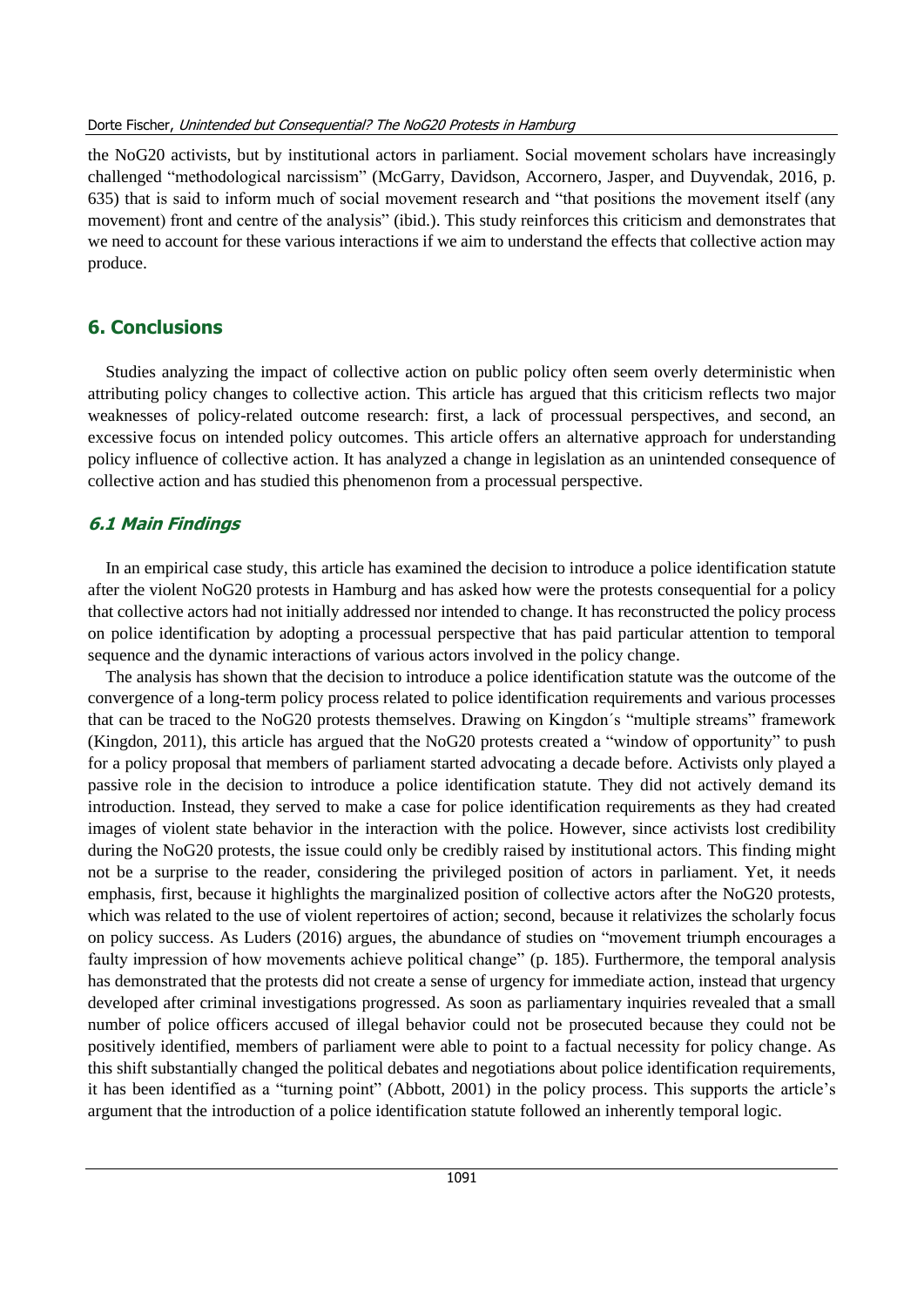#### Partecipazione e conflitto, 14(3) 2021: 1076-1101, DOI: 10.1285/i20356609v14i3p1076

Ultimately, was the introduction of a police identification statute a "consequence" of the NoG20 protests? The answer is yes and no. The NoG20 protests were an opportunity to raise this issue once again as it changed an important factual parameter that had previously been considered an obstacle or at least an important argument against policy change. Therefore, the NoG20 protests were indeed somewhat consequential for the policy process related to police identification requirements. However, we would have only poorly understood this outcome, if we had not considered the policy process preceding the NoG20 protests. The long-term perspective has revealed that police identification requirements had long been part of political negotiations. The NoG20 protests did not initiate political debate on the issue, but they intervened in an *ongoing* policy process. Furthermore, it seems only due to the intense previous debates on the issue between various stakeholder groups, from policy makers, the police, and with other states that had already introduced police identification statutes, that by the time Hamburg´s government came to consider how to react to the NoG20 protests, police identification was a fairly well known and diffused policy proposal, and thus, a viable option.

## **6.2 Implications for the Field: Analyzing (Unintended) Outcomes in Time**

A critical reflection of the literature on the policy effects of collective action requires a reassessment of some of the existing premises that have underpinned this research. This article has argued that adopting a timesensitive, processual perspective and moving beyond the implicit "success" or "failure" understanding of policy-related outcome research may help overcome some shortcomings. There are five implications that can be drawn from this case study. First, asking not only whether collective actors were successful or not in realizing their articulated goals but asking more generally what policy effects their actions may have had, independent of their claims, can broaden our analytical scope. It draws our attention to potentially new phenomena, including the unintended effects of collective action, which have received little scholarly attention. As Wahlström (2016) points out, there is much research that is not framed as, but could be considered as analyzing unintended outcomes of collective action. This includes studies that analyze transformations in protest policing which trace back to various interactions between activists and police (e.g., Della Porta and Tarrow, 2012; Ellefsen, 2018). However, these studies have mostly examined how collective action affects *organizational* change, instead of analyzing how collective action affects changes as a result of *political* decision making. So far, we know little about the conditions, under which unintended policy change occurs, what role collective actors have in these policy processes, in how far that differs to policy processes that they intend to change, etc. The focus on intended policy outcomes has left the field with many blind spots. This article did not aim to answer all these questions, but it fills an important gap by connecting two streams of research within social movement scholarship that have so far barely understood themselves as belonging to the same field. To fully understand the policy impacts of collective action, we also need to account for the unintended consequences.

Second, analyzing unintended policy effects forces us to rethink the link between collective action and observed policy change. If we analyze unintended outcomes of collective action, we need to determine whether and how collective action is consequential to those outcomes. The valid question, how to establish the link between a given movement and an observed change (Diani, 1997; Giugni, 1999; Tilly, 1999), pointed to a weakness of the field. The analysis of an unintended outcome requires us to reassess our methodological tools and our approach to the study of outcomes. The processual perspective serves as a useful framework. It allows scholars to qualitatively assess and better justify this link to contextualize and trace the effects of collective action.

Third, this case study has demonstrated that it is important to start the analysis of policy effects not with the protests themselves, but with historical developments that occurred *prior to* the protests. The long-term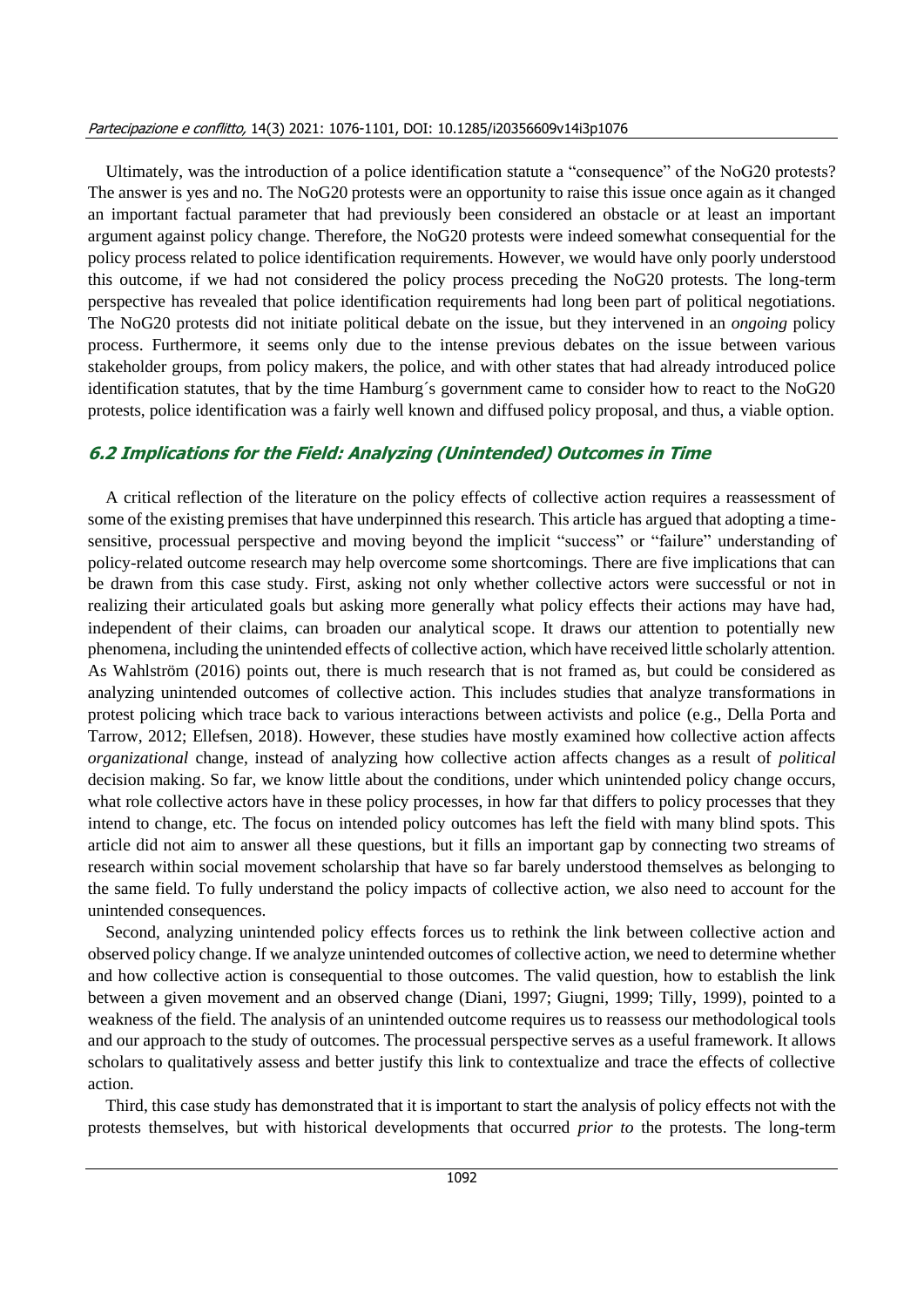analysis of the policy process on police identification has shown that parliamentary debate on the issue dated back to 2008. With the NoG20 protests, negotiations about police identification requirements in Hamburg were indeed resumed, but the issue was nothing new. Scholars researching the political effects of collective action could make their arguments about movement influence stronger and more resistant against criticism, if collective action were not understood primarily as initiating political change, but rather, as intervening in ongoing change processes. Following this perspective, collective action can be consequential for political processes, but the outcomes from these processes, such as the appearance of issues on the agenda of decision makers, parliamentary negotiation, or the adoption of legislation, are neither understood as singularly attributed to, nor as triggered solely by the activity of collective actors.

Fourth, adopting a processual perspective means not only reflecting on our methodological toolkit, but also on our ontological assumptions. With reference to political-process models (Kingdon, 2011), this study has conceptualized political decision making as a contingent and dynamic process. This conceptualization resonates well with the growing sensitivity within outcome research that closer attention needs to be paid to the political processes on which collective actors may impact (Andrews and Edwards, 2004, pp. 491–492). Moreover, the processual approach invites us to reflect more critically on the term "outcome" which is arguably at the heart of the field. As Abbott (2016, p. Ch. 6) argues, the notion "outcome" seems to indicate something lasting, final, and stable. In his processual ontology, entities are understood as constantly undergoing change (Abbott 2016: xi). Our understanding of the effects of collective action would benefit from viewing outcomes as "snapshots", intermediate results of a process that might still change underway.

Fifth, studying unintended consequences requires us to supplement our focus on collective actors (and their claims) with a focus on those entities or actors interacting with and reacting to collective actors as well as to the context in which they are (re)acting. This case study has shown that collective action can create an important impetus for action not primarily for activists, but for the members of parliament, who seized the opportunity to push for and justify (the need for) for a specific policy change. This finding reflects a more general trend within research on the political outcomes of collective action. Scholars are increasingly emphasizing that collective actors are not the only 'players in the field', but act in concert with a broad range of other actors (Duyvendak and Jasper, 2015; Jasper and Duyvendak, 2015; Jabola-Carolus, Elliott-Negri, Jasper, Mahlbacher, Weisskircher, and Zhelnina, 2020). Nevertheless, the literature is still often misunderstood as trying to attribute political outcomes singularly to the activity of collective actors. As this study has shown, the processual approach allows not only analyzing the temporal dynamics informing policy change, but also disentangling how these dynamics relate to collective action. More process-oriented analyses are needed to better understand what influences the intended or unintended effects of collective action, and how the temporal unfolding of political decision-making processes, in which collective action intervene, affects political outcomes.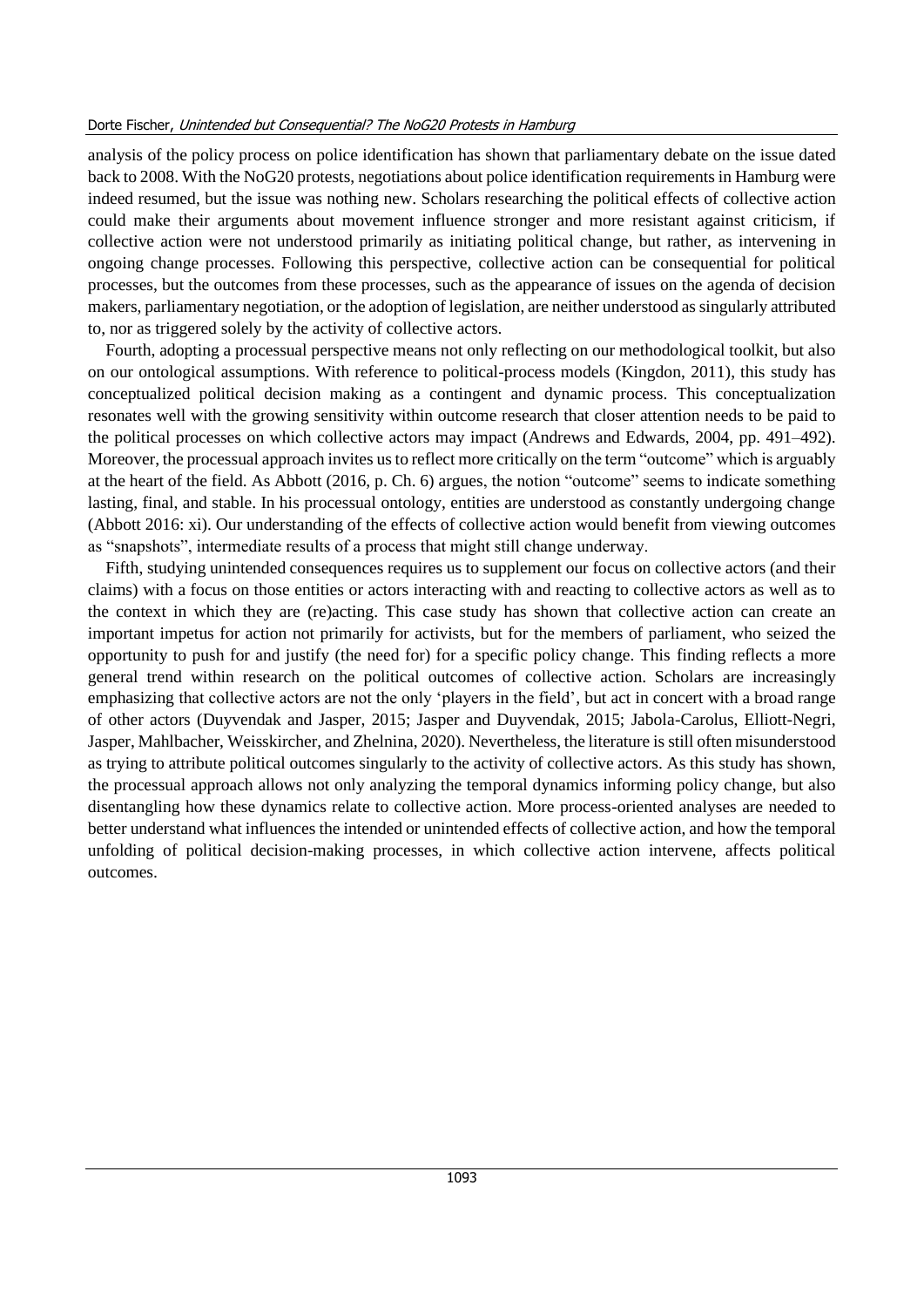#### **References**

- Abbott A. D. (2001), "On the Concept of Turning Point", in A.D. Abbott (ed.), *Time Matters: On Theory and Method*, Chicago, IL: University Of Chicago Press, pp. 240–260.
- Abbott A. D. (2016), *Processual Sociology*, Chicago, IL: The University of Chicago Press.
- Aljets E., T. Hoebel (2017), "Prozessuales Erklären: Grundzüge einer primär temporalen Methodologie empirischer Sozialforschung", *Zeitschrift fur Soziologie*, 46(1), pp. 4–21.
- Amenta E., N. Caren, E. Chiarello, and Y. Su (2010), "The Political Consequences of Social Movements", *Annual Review of Sociology*, 36(1), pp. 287–307.
- Amenta E., K. T. Andrews, and N. Caren (2018), "The Political Institutions, Processes, and Outcomes Movements Seek to Influence", in D. A. Snow, S. A. Soule, H. Kriesi, and H. J. McCammon (eds.), *The Wiley Blackwell Companion to Social Movements,* Hoboken: Wiley-Blackwell, pp. 449–465.
- Andrews K. T., B. Edwards (2004), "Advocacy Organizations in the U.S. Political Process", *Annual Review of Sociology,* 30(1), pp. 479–506.
- Ashworth R., G. Boyne, and R. Delbridge (2009), "Escape from the Iron Cage? Organizational Change and Isomorphic Pressures in the Public Sector", *Journal of Public Administration Research and Theory*, 19(1), pp. 165–187.
- Banaszak L. A., H. E. Ondercin (2016), "Public Opinion as a Movement Outcome: The Case of the U.S. Women's Movement", *Mobilization,* 21(3), pp. 361–378.
- Bandau F., F. Bothner (2020), "Die Einführung der Kennzeichnungspflicht für Polizeibeamte: Ein QCAbasierter Bundesländervergleich", *Zeitschrift für Vergleichende Politikwissenschaft*, 14, pp. 3–31.
- Birkland T. A. (2016), *An Introduction to the Policy Process. Theories, Concepts, and Models of Public Policy Making,* Fourth Edition, New York: Routledge.
- Bonoli G. (2012), "Blame Avoidance and Credit Claiming Revisited", in G. Bonoli, D. Natali (eds.), *The Politics of the New Welfare State,* Oxford: Oxford University Press, pp. 93-110.
- Bosi L. (2016), "Social Movements and Interrelated Effects: The Process of Social Change in the Post-Movement Lives of Provisional IRA Volunteers", *Revista Internacional de Sociología,* 74(4): e047.
- Bosi L. (2021), "A Processual Approach to Political Violence. How History Matters", in R. English (ed.), *The Cambridge History of Terrorism*, Cambridge: Cambridge University Press, pp. 106–123.
- Bosi L., D. Davis (2017), "'What Is to Be Done?' Agency and the Causation of Transformative Events in Ireland's 1916 Rising and 1969 Long March", *Mobilization*, 22(2), pp. 223–243.
- Bosi L., C. Demetriou, and S. Malthaner (eds. 2014), *Dynamics of Political Violence: A Process-Oriented Perspective on Radicalization and the Escalation of Political Conflict*, Farnham: Ashgate.
- Bosi L., M. Giugni, and K. Uba (eds. 2016), *The Consequences of Social Movements*, Cambridge: Cambridge University Press.
- Bosi L., K. Uba (2009), "Introduction: The Outcomes of Social Movements", *Mobilization*, 14(4), pp. 409– 415.
- Buchen S., P. Hennig, and A. Reisin (2017), *G20: Macht man die Falschen zum Sündenbock?, NDR Fernsehen, Panorama3*. Revised August 22, 2017, Retrieved October 4, 2021 (*https://www.ndr.de/fernsehen/sendungen/panorama3/G20-Macht-man-die-Falschen-zum-Suendenbock,gzwanzig280.html*).
- Burstein P., A. Linton (2002), "The Impact of Political Parties, Interest Groups, and Social Movement Organizations on Public Policy: Some Recent Evidence and Theoretical Concerns", *Social Forces*, 81(2), pp. 380–408.
- CDU-Fraktion (2017), *Antrag: Dem Linksextremismus in Hamburg konsequent den Nährboden entziehen – Aktionsplan nach den verheerenden Gewaltexzessen beim G20-Gipfel, Drs. 21/9873*, Hamburg: Bürgerschaft der Freien und Hansestadt Hamburg.
- Davenport C. (1995), "Multi-Dimensional Threat Perception and State Repression: An Inquiry into Why States Apply Negative Sanctions", *American Journal of Political Science*, 39(3), pp. 683–713.
- Davenport C. (ed. 2000), *Paths to State Repression: Human Rights Violations and Contentious Politics*, Lanham, MD: Rowman and Littlefield.
- Della Porta D. (2008), "Eventful Protest, Global Conflicts", *Distinktion: Journal of Social Theory*, 9(2), pp.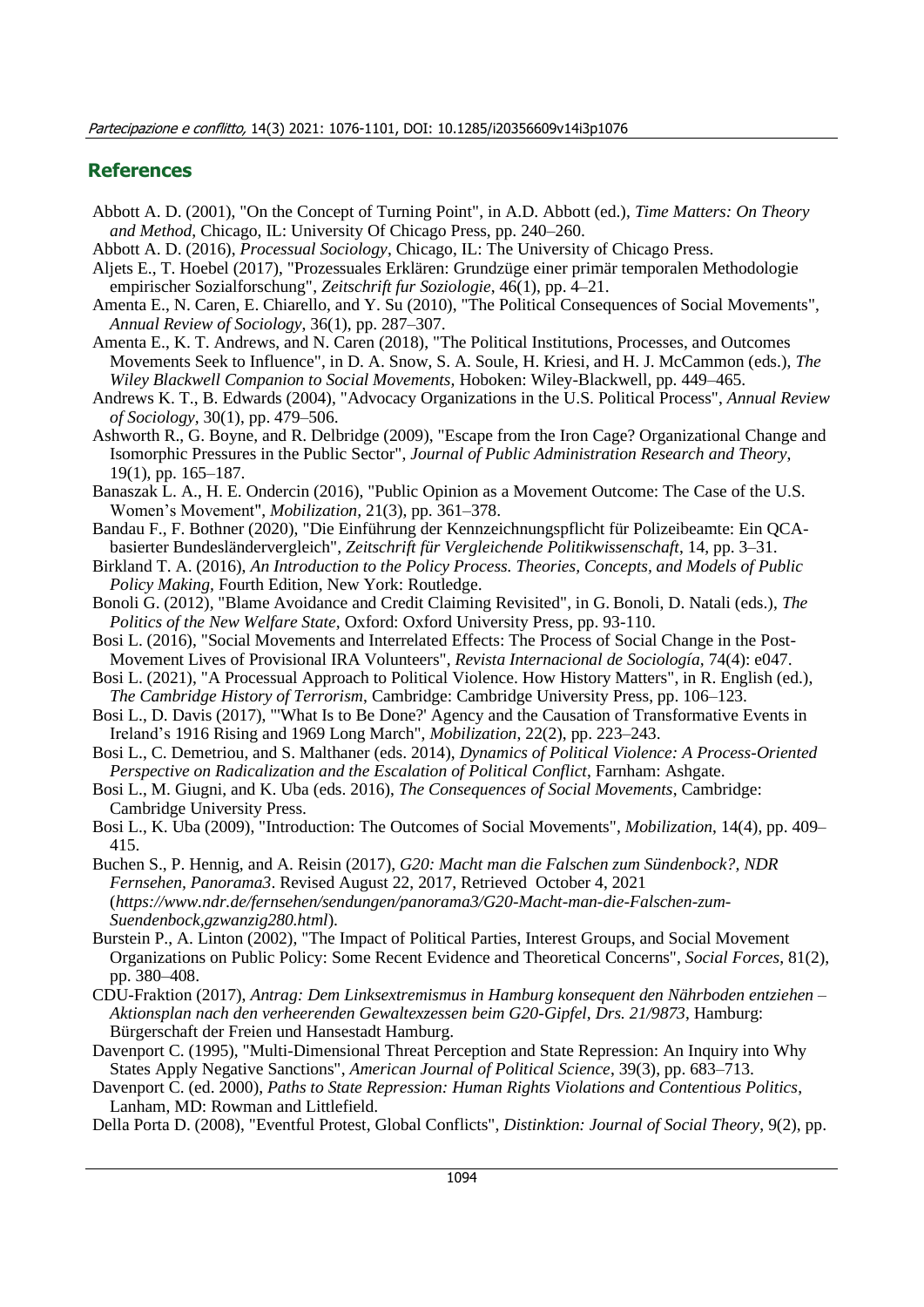27–56.

- Della Porta D., S. Tarrow (2012), "Interactive Diffusion: The Coevolution of Police and Protest Behavior with an Application to Transnational Contention", *Comparative Political Studies*, 45(1), pp. 119–152.
- Diani M. (1997), "Social Movements and Social Capital: A Network Perspective on Movement Outcomes", *Mobilization*, 2(2), pp. 129–147.
- Duyvendak J. W., J. M. Jasper (eds. 2015), *Breaking Down the State: Protestors Engaged*, Amsterdam: Amsterdam University Press.
- Earl J., S. A. Soule (2006), "Seeing Blue: A Police-Centered Explanation of Protest Policing", *Mobilization*, 11(2), pp. 145–164.
- Earl J., S. A. Soule, and J. D. McCarthy (2003), "Protest under Fire? Explaining the Policing of Protest", *American Sociological Review*, 68(4), pp. 581–606.
- Ellefsen R. (2018), "Relational Dynamics of Protest and Protest Policing: Strategic Interaction and the Coevolution of Targeting Strategies", *Policing and Society*, 28(7), pp. 751–767.
- Ellefsen R. (2021), "The Unintended Consequences of Escalated Repression", *Mobilization*, 26(1), pp. 87– 108.
- Falleti T. G., J. Mahoney (2015), "The Comparative Sequential Method", in J. Mahoney, K. Thelen (eds.), *Advances in Comparative-Historical Analysis*, Cambridge: Cambridge University Press, pp. 211–239.
- FDP-Fraktion (2018), *Antrag: Individuelle Kennzeichnungspflicht für die Polizei bei geschlossenen Einsätzen, Drs. 21/12343,* Hamburg: Bürgerschaft der Freien und Hansestadt Hamburg.
- Fishman R. M., D. W. Everson (2016), "Mechanisms of Social Movement Success: Conversation, Displacement and Disruption", *Revista Internacional de Sociología,* 74(4): e045.
- Fraktion DIE LINKE (2008), *Antrag: Ausweispflicht und individuelle Kennzeichnung von Polizeibediensteten, Drs. 19/1255,* Hamburg: Bürgerschaft der Freien und Hansestadt Hamburg.
- Fraktion DIE LINKE (2018a), *Antrag: Zeit zu handeln! Einführung einer Ausweis- und Kennzeichnungspflicht von Polizeibediensteten, Drs. 21/12342*, Hamburg: Bürgerschaft der Freien und Hansestadt Hamburg.
- Fraktion DIE LINKE (2018b), *Große Anfrage und Antwort des Senats: Verfahren gegen Polizeibedienstete im Rahmen des G20-Gipfels und der Gipfelproteste, Drs. 21/12897,* Hamburg: Bürgerschaft der Freien und Hansestadt Hamburg.
- Frevel B., H. Groß (2016), "'Polizei ist Ländersache!' Polizeipolitik unter den Bedingungen des deutschen Föderalismus", in A. Hildebrandt, F. Wolf (eds.), *Die Politik der Bundesländer: Zwischen Föderalismusreform und Schuldenbremse,* Wiesbaden: Springer, pp. 61–86.
- Gamson W. A. (1990), *The Strategy of Social Protest,* Second Edition, Belmont, CA: Wadsworth.
- Ganghof S. (2003), "Promises and Pitfalls of Veto Player Analysis", *Swiss Political Science Review*, 9(2), pp. 1–25.
- Gillan K., G. Edwards (2020), "Time for Change", *Social Movement Studies*, 19(5–6), pp. 501–515.
- Giugni M. (1998), "Was it Worth the Effort? The Outcomes and Consequences of Social Movements", *Annual Review of Sociology,* 24(1), pp. 371–393.
- Giugni M. (1999), "How Social Movements Matter: Past Research, Present Problems, Future Developments", in M. Giugni, D. McAdam, and C. Tilly (eds.), *How Social Movements Matter,* Minneapolis, MN: University of Minnesota Press, pp. xiii–xxxiii.
- Giugni M. (2004), *Social Protest and Policy Change: Ecology, Antinuclear, and Peace Movements in Comparative Perspective*, Lanham, MD: Rowman & Littlefield.
- Giugni M. (2008), "Political, Biographical, and Cultural Consequences of Social Movements", *Sociology Compass*, 2(5), pp. 1582–1600.
- Giugni M., S. Yamasaki (2009), "The Policy Impact of Social Movements: A Replication through Qualitative Comparative Analysis", *Mobilization*, 14(4), pp. 467–484.
- Hamburgische Bürgerschaft (2014), *Plenarprotokoll 20/89, 89. Sitzung (18.06.2014), Drs.20/89,* Hamburg: Bürgerschaft der Freien und Hansestadt Hamburg.
- Hamburgische Bürgerschaft (2018a), *Bericht des Innenausschusses über die Drs. 21/12342 zusammen mit Drs. 21/12343, Drs. 21/14582*, Hamburg: Bürgerschaft der Freien und Hansestadt Hamburg.
- Hamburgische Bürgerschaft (2018b), *Bericht des Sonderausschusses 'Gewalttätige Ausschreitungen rund um den G20-Gipfel in Hamburg', Drs. 21/14350,* Hamburg: Bürgerschaft der Freien und Hansestadt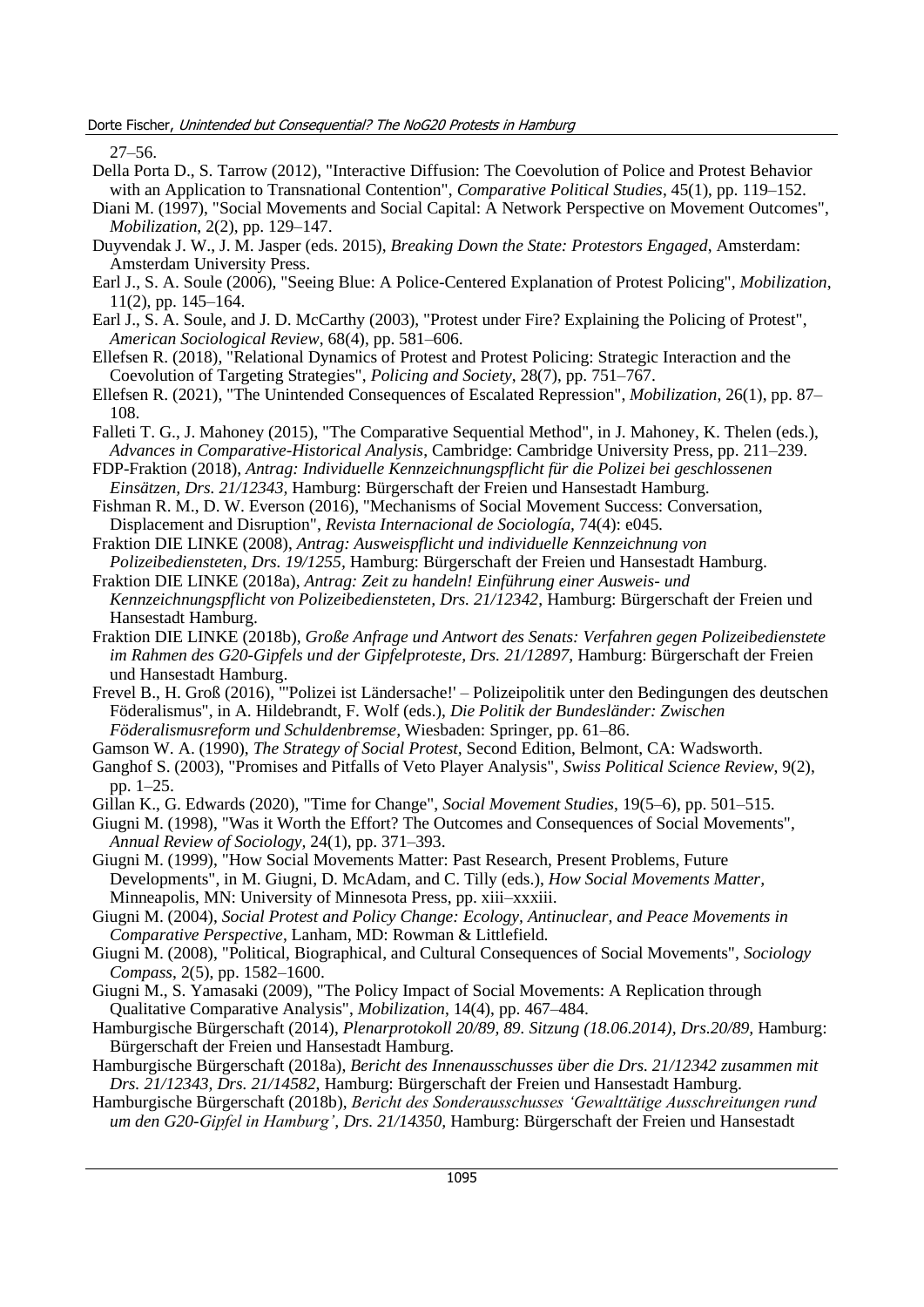Hamburg.

- Hamburgische Bürgerschaft (2018c), *Plenarprotokoll 21/79, 79. Sitzung (13.06.2018), Drs. 21/79,* Hamburg: Bürgerschaft der Freien und Hansestadt Hamburg.
- Hamburgische Bürgerschaft (2018d), *Plenarprotokoll 21/80, 80. Sitzung (27.06.2018), Drs. 21/80,* Hamburg: Bürgerschaft der Freien und Hansestadt Hamburg.
- Haunss S., P. Daphi, L. Gauditz, P. Knopp, M. Micus, P. Scharf, S. Schmidt, M. Sommer, S. Teune, R. Thurn, P. Ullrich, and S. Zajak (2017), "#NoG20: Ergebnisse der Befragung von Demonstrierenden und der Beobachtung des Polizeieinsatzes", *ipb working papers 3/2017,* Berlin: Institut für Protest- und Bewegungsforschung.
- Heinig M., S. Maurer (2018), *Hamburger Gitter* [online/DVD], Germany, Retrieved January 10, 2020 (*http://www.hamburger-gitter.org*).
- Humanistische Union (2017), *Offener Brief: G20-Gipfel braucht Aufklärung. Wir fordern die Einsetzung eines Untersuchungsausschusses*. Revised July 27, 2017, Retrieved November 5, 2020 (*http://library1.nida.ac.th/termpaper6/sd/2554/19755.pdf*).
- Jabola-Carolus I., L. Elliott-Negri, J. M. Jasper, J. Mahlbacher, M. Weisskircher, and A. Zhelnina (2020), "Strategic Interaction Sequences: The Institutionalization of Participatory Budgeting in New York City", *Social Movement Studies*, 19(5–6), pp. 640–656.
- Jämte J., R. Ellefsen (2020), "The Consequences of Soft Repression", *Mobilization*, 25(3), pp. 383–404.
- Jasper J. M., J. W. Duyvendak (eds. 2015), *Players and Arenas: The Interactive Dynamics of Protest,* Amsterdam: Amsterdam University Press.
- King B. G., M. Cornwall, and E. C. Dahlin (2005), "Winning Woman Suffrage One Step at a Time: Social Movements and the Logic of the Legislative Process", *Social Forces*, 83(3), pp. 1211–1234.
- King M. (2006), "From Reactive Policing to Crowd Management? Policing Anti-Globalization Protest in Canada", *Jurisprudencija*, 1(79), pp. 40–58.
- King M., N. Brearley (1996), *Public Order Policing: Contemporary Perspectives on Strategy and Tactics,* Leicester: Perpetuity Press.
- Kingdon J. W. (2011) [1973], *Agendas, Alternatives, and Public Policies,* Second Edition, Glenview, IL: Pearson Education.
- Komitee für Grundrechte und Demokratie e.V. (2017), *Geschichte der Eskalation eines einwöchigen Protestgeschehens. Demonstrationsbeobachtung des Komitees für Grundrechte und Demokratie vom 2. bis 8. Juli 2017 in Hamburg zum G20,* Köln: Komitee für Grundrechte und Demokratie e.V.
- Lindekilde L. (2014), "A Typology of Backfire Mechanisms", in L. Bosi, C. Demetriou, and S. Malthaner (eds.), *Dynamics of Political Violence: A Process-Oriented Perspective on Radicalization and the Escalation of Political Conflict*, Farnham: Ashgate, pp. 51–69.
- Luders J. E. (2010), *The Civil Rights Movement and the Logic of Social Change,* Cambridge: Cambridge University Press.
- Luders J. E. (2016), "Feminist Mobilization and the Politics of Rights", in K. Uba, L. Bosi, and M. Giugni (eds.), *The Consequences of Social Movements,* Cambridge: Cambridge University Press, pp. 185–214.
- Malthaner S. (2017), "Processes of Political Violence and the Dynamics of Situational Interaction", *International Journal of Conflict and Violence*, 11, pp. 1–10.
- Malthaner S., S. Teune, P. Ullrich, S. Arneth, P. Brendel, M. Cramer, F. Frenzel, M. Gebhardt, F. de Hair, C. Harsch, E. Hartmann, S. Haunss, M. Heise, T. Hoebel, J. Hörath, P. Knopp, F. Lang, R. Matthies, M. Plöse, and R. Thurn (2018), *Eskalation. Dynamiken der Gewalt im Kontext der G20-Proteste in Hamburg 2017,* Berlin, Hamburg: Institut für Protest- und Bewegungsforschung / Hamburger Institut für Sozialforschung.
- Malthaner S. (2019), "Riot im Schanzenviertel: Gewaltsituationen, Gelegenheitsfenster und die »Hermeneutik der Straße«", *Mittelweg 36*, 1/2, pp. 151–176.
- Mayntz R. (2004), "Mechanisms in the Analysis of Social Macro-Phenomena", *Philosophy of Science*, 34(2), pp. 237–259.
- McAdam D. (1999), "The Biographical Impact of Activism", in M. Giugni, D. McAdam, and C. Tilly (eds.), *How Social Movements Matter*, Minneapolis, MN: University of Minnesota Press, pp. 117–146.
- McAdam D., W. H. Sewell (2001), "It's about Time: Temporality in the Study of Social Movements and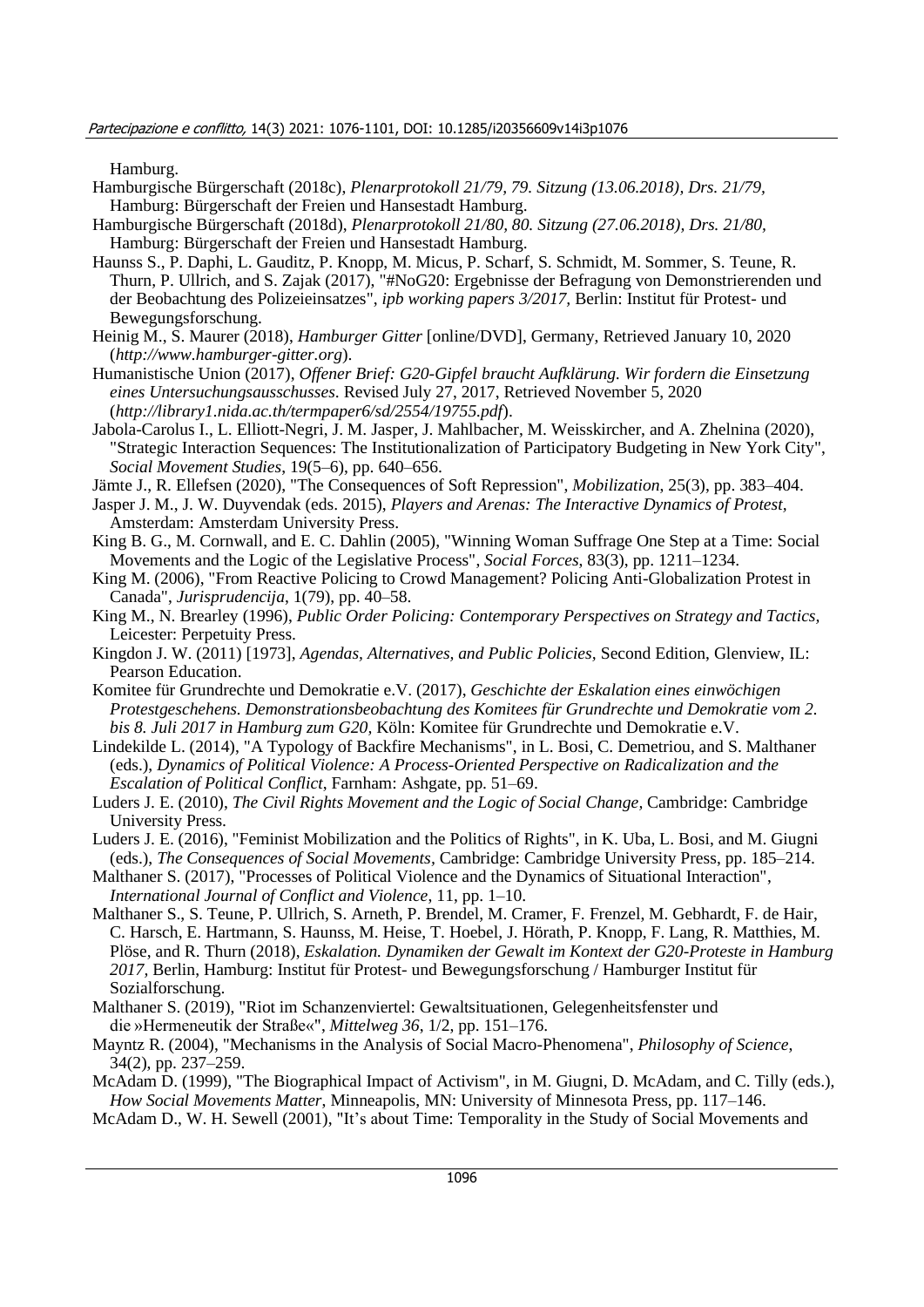Revolutions", in R. Aminzade (ed.), *Silence and Voice in the Study of Contentious Politics*, Cambridge: Cambridge University Press, pp. 89–125.

- McAdam D., Y. Su (2002), "The War at Home: Antiwar Protests and Congressional Voting, 1965 to 1973", *American Sociological Review*, 67(5), pp. 696–721.
- McGarry A., R. J. Davidson, G. Accornero, J. M. Jasper, and J. W. Duyvendak (2016), "Players and Arenas: Strategic Interactionism in Social Movements Studies", *Social Movement Studies*, 15(6), pp. 634–642.
- Neuwald N. (2018), *Die Kennzeichnungspflicht von Polizeibeamten: Eine kriminologische Untersuchung für Deutschland und Europa,* Frankfurt a. Main: Verlag f. Polizeiwissenschaft (Schriftenreihe Polizei & Wissenschaft).
- Pierson P. (2000), "Not Just What, but When: Timing and Sequence in Political Processes", *Studies in American Political Development*, 14(1), pp. 72–92.
- Pierson P. (2001), *The New Politics of the Welfare State,* Oxford: Oxford University Press.
- Piven F. F., R. Cloward (1979), *Poor People's Movements: Why They Succeed, How They Fail,* New York: Vintage Books.
- Schneider C. (DIE LINKE) (2017a), *Schriftliche Kleine Anfrage: Verfahren gegen Polizeibedienstete im Rahmen des G20-Gipfels und der Gipfelproteste, Drs. 21/11196*, Hamburg: Bürgerschaft der Freien und Hansestadt Hamburg.
- Schneider C. (DIE LINKE) (2017b), *Schriftliche Kleine Anfrage: Wie wird dem Ermittlungsaufwand des DIE nach G20 Rechnung getragen? Drs. 21/10015*, Hamburg: Bürgerschaft der Freien und Hansestadt Hamburg.
- Sommer M., S. Teune, and C. Harsch (2018), *Journalistische Spielräume. Unterschiede in der Berichterstattung zu #NoG20.* Retrieved October 4, 2021 (*https://g20.protestinstitut.eu/wpcontent/uploads/2018/09/Satellit\_Journalistische-Spielr%C3%A4ume.pdf*).
- Soule S. A., B. G. King (2006), "The Stages of the Policy Process and the Equal Rights Amendment, 1972– 1982", *American Journal of Sociology*, 111(6), pp. 1871–1909.
- SPD-Fraktion and GRÜNE-Fraktion (2017), *Antrag: Parlamentarische Aufarbeitung nach dem G20-Gipfel – Einsetzung eines Sonderausschusses "Gewalttätige Ausschreitungen rund um den G20-Gipfel in Hamburg" – Dank an alle Einsatzkräfte – Härtefallfonds für Entschädigungen, Drs. 21/9805,* Hamburg: Bürgerschaft der Freien und Hansestadt Hamburg.
- SPD and Bündnis 90/Die Grünen (2015), *Zusammen schaffen wir das moderne Hamburg: Koalitionsvertrag über die Zusammenarbeit in der 21. Legislaturperiode der Hamburgischen Bürgerschaft zwischen der SPD, Landesorganisation Hamburg und Bündnis 90/Die Grünen, Landesverband Hamburg.* Retrieved February 27, 2020

(*https://www.hamburg.de/contentblob/7038508/2d28de063ebdca700d3ee3a388ec5960/data/koalitionsver trag-dl.pdf*).

- Tilly C. (1984), *Big Structures, Large Processes, Huge Comparisons,* New York: Sage.
- Tilly C. (1999), "From Interactions to Outcomes in Social Movements", in M. Giugni, D. McAdam, and C. Tilly (eds.), *How Social Movements Matter,* Minneapolis, MN: University of Minnesota Press, pp. 253– 270.
- Tsebelis G. (1995), "Decision Making in Political Systems: Veto Players in Presidentialism, Parliamentarism, Multicameralism and Multipartyism", *British Journal of Political Science*, 25(3), pp. 289–325.
- Tsebelis G. (2002), *Veto Player. How Political Institutions Work,* Princeton, NJ: Princeton University Press.
- Uba K. (2009), "The Contextual Dependence of Movement Outcomes: A Simplified Meta-Analysis", *Mobilization*, 14(4), pp. 433–448.
- Uba K. (2016), "Protest against School Closures in Sweden: Accepted by Politicians?", in K. Uba, L. Bosi, and M. Giugni (eds.), *The Consequences of Social Movements,* Cambridge: Cambridge University Press, pp. 159–184.
- Uba K., E. Romanos (2016), "Introduction: Rethinking the Consequences of Social Movements and Cycles of Protest", *Revista Internacional de Sociología*, 74(4): e044.
- Van Dyke N., V. Taylor (2018), "The Cultural Outcomes of Social Movements", in D. A. Snow, S. A. Soule, H. Kriesi, and H. J. McCammon (eds.), *The Wiley Blackwell Companion to Social Movements,* Hoboken: Wiley-Blackwell, pp. 482–498.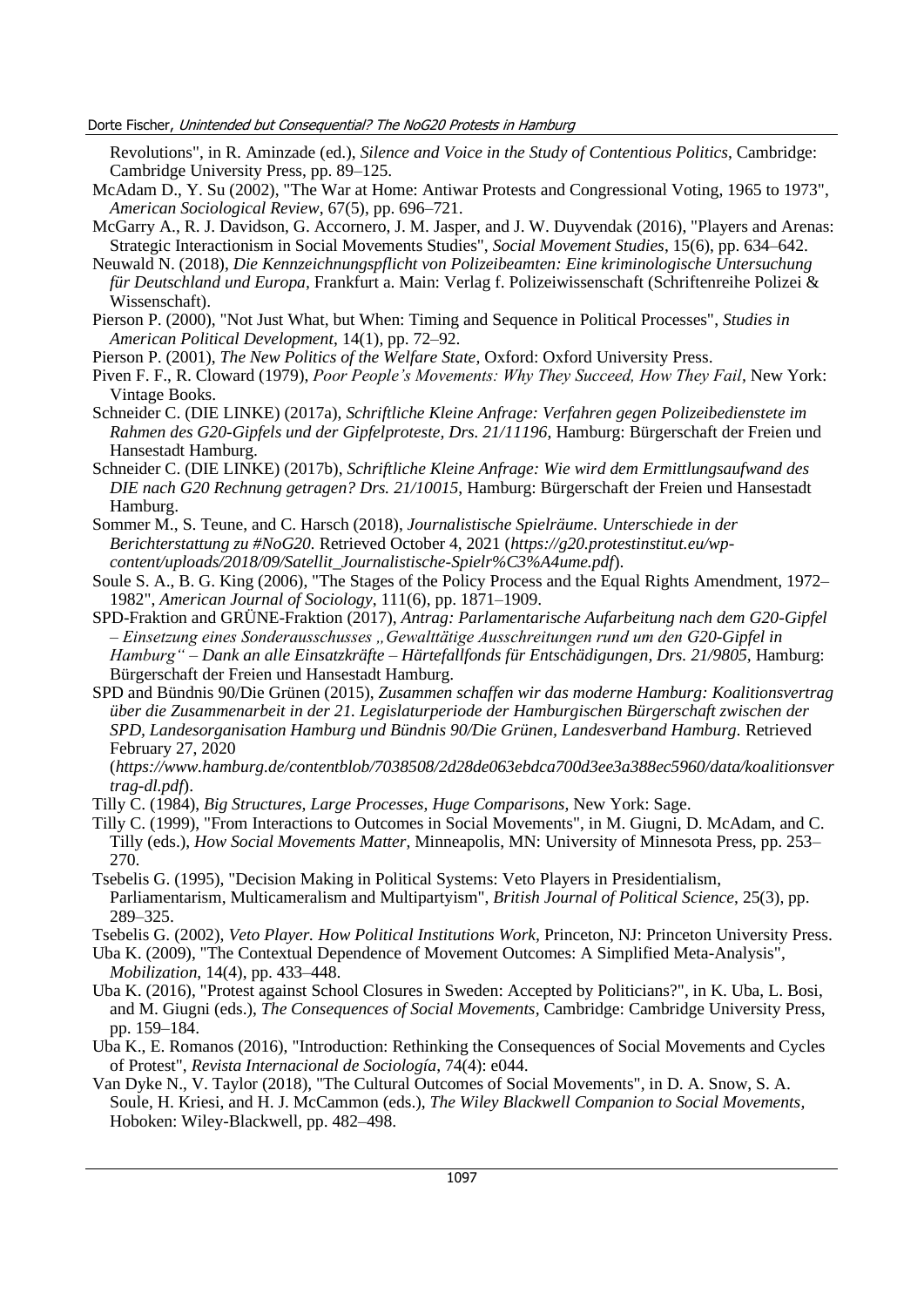Partecipazione e conflitto, 14(3) 2021: 1076-1101, DOI: 10.1285/i20356609v14i3p1076

- Wahlström M. (2016), "Watershed Events and Changes in Public Order Management Systems: Organizational Adaptation as a Social Movement Outcome", in K. Uba, L. Bosi, and M. Giugni (eds.), *The Consequences of Social Movements*, Cambridge: University Press, pp. 285–313.
- Walgrave S., R. Vliegenthart (2012), "The Complex Agenda-Setting Power of Protest: Demonstrations, Media, Parliament, Government, and Legislation in Belgium, 1993–2000", *Mobilization*, 17(2), pp. 129– 156.
- Wlezien C., S. N. Soroka (2007), "The Relationship between Public Opinion and Policy", in R. Dalton, H. Klingemann (eds.), *The Oxford Handbook of Political Behavior*, Oxford: Oxford University Press, pp. 799–818.
- Zand-Vakili A., C. Heinemann (2018), *Kennzeichnungspflicht für Polizisten kommt, Hamburger Abendblatt*. Revised 22 June, 2018, Retrieved October 4, 2021 (*https://www.abendblatt.de/hamburg/article214663723/Kennzeichnungspflicht-fuer-Polizistenkommt.html*).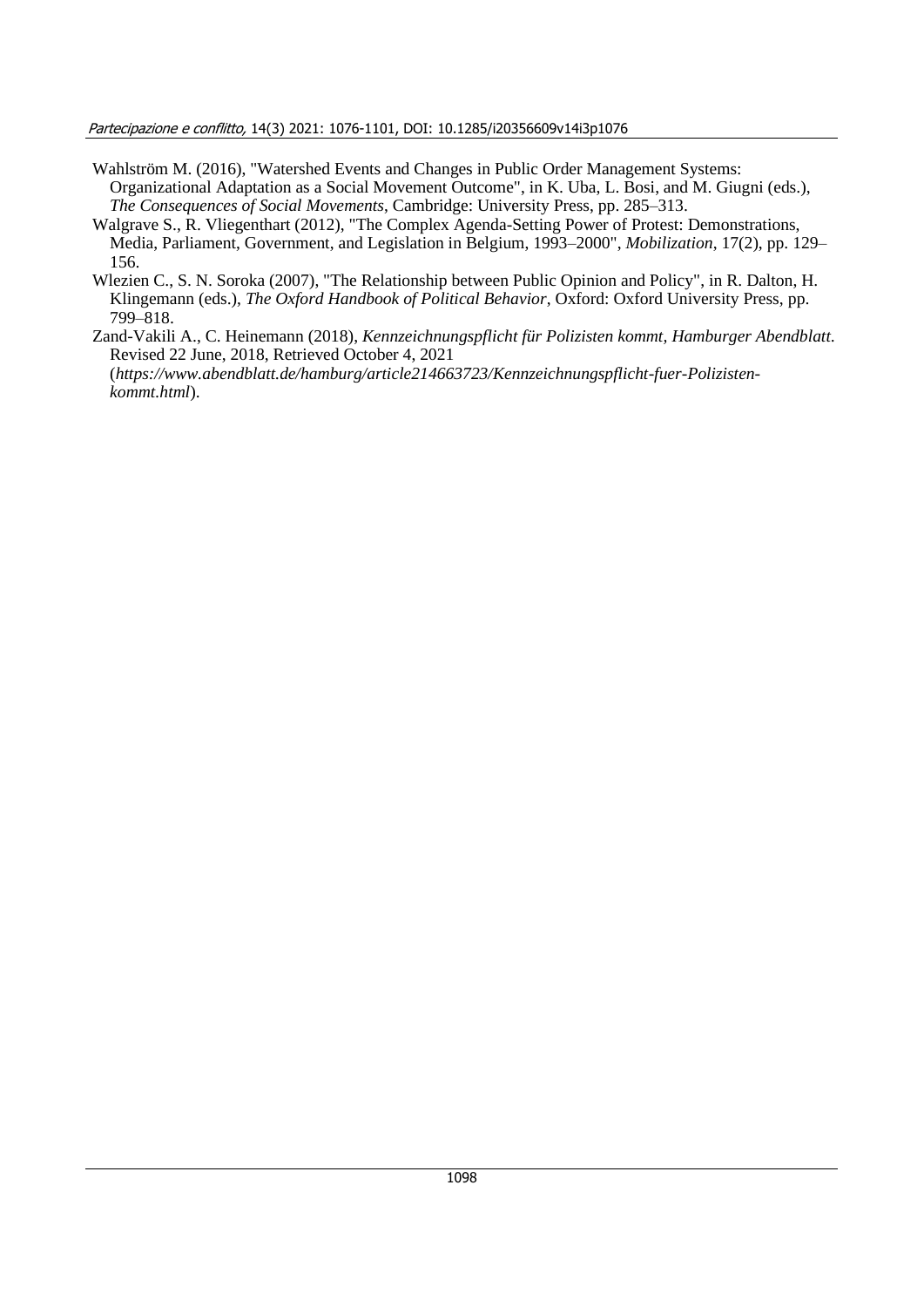# **Appendix**

# **Figure A: List of interviewees**

| <b>Participant ID</b>            | <b>Description</b>                                                                                         | <b>Category</b>   |
|----------------------------------|------------------------------------------------------------------------------------------------------------|-------------------|
| Act01, Act02                     | <b>Local activists</b>                                                                                     | <b>Protest</b>    |
| GPol01, GPol02,<br>GPol03        | Local representatives of police unions                                                                     | <b>Police</b>     |
| HB01, HB02, HB06,<br><b>HB07</b> | (Former) members of the Interior Affairs Committee<br>and/or the "Special Committee G20"; governing party  | <b>Parliament</b> |
| HB03, HB04, HB05,<br><b>HB08</b> | (Former) members of the Interior Affairs Committee<br>and/or the "Special Committee G20"; opposition party | Parliament        |
| <b>MA01</b>                      | Policy officer for Interior Affairs and the "Special<br>Committee G20"; governing party                    | Parliament        |
| P01, P02                         | <b>Journalists</b>                                                                                         | <b>Press</b>      |
| <b>Pol01</b>                     | Member of the police command in Hamburg                                                                    | <b>Police</b>     |
| <b>RA01</b>                      | Criminal attorney, member of a civil rights organization                                                   | <b>Protest</b>    |
| Reg01, Reg02, Reg03              | (Former) members of the executive                                                                          | Government        |
| W01                              | Scientific expert (Hamburg's Police Academy)                                                               | <b>Police</b>     |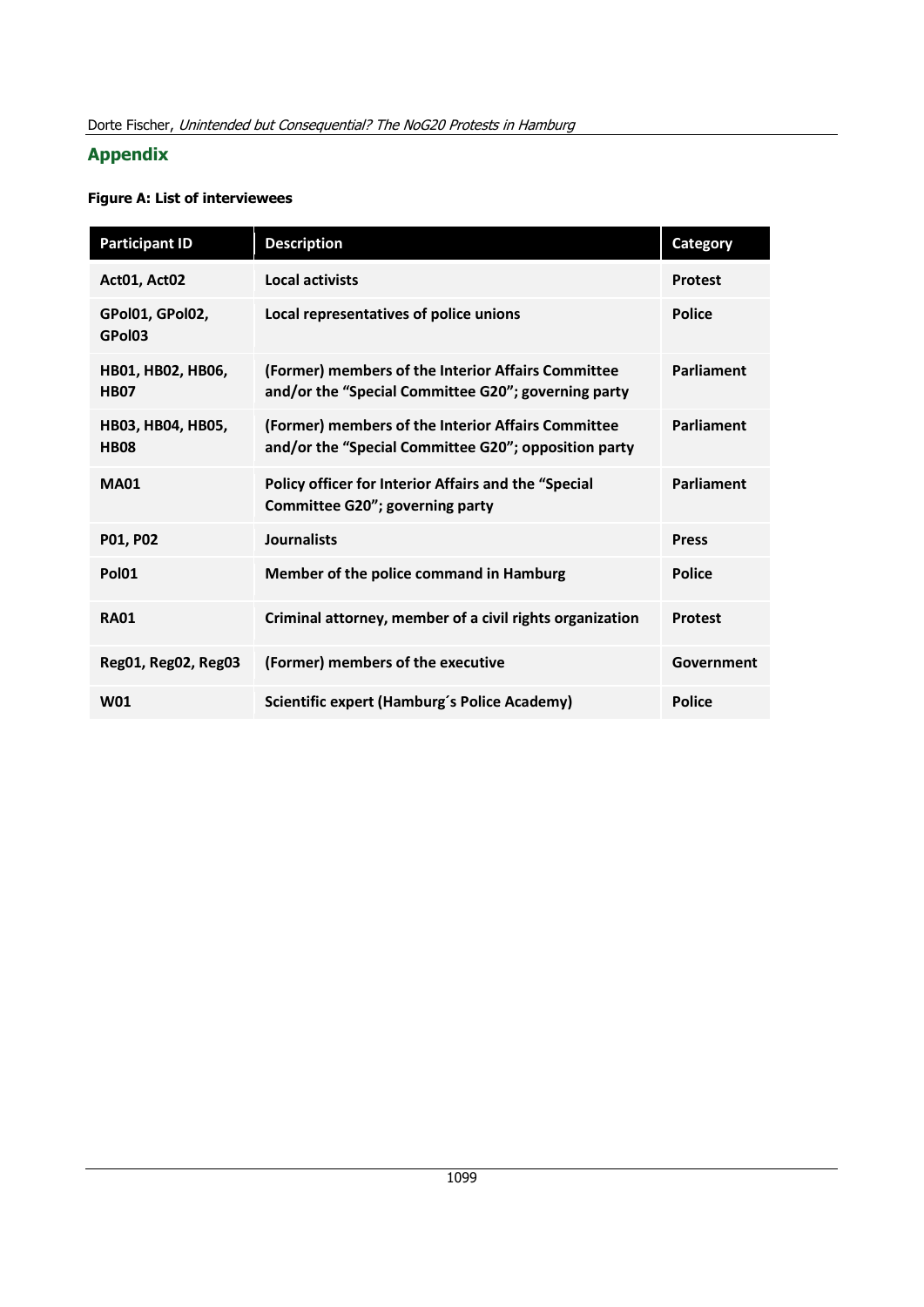| Period           | Date       | AfD  | <b>CDU</b>     | <b>SPD</b>     | GRÜNE          | <b>FDP</b> | <b>DIE LINKE</b> |
|------------------|------------|------|----------------|----------------|----------------|------------|------------------|
| 19 <sup>th</sup> | 09.10.2008 | n.a. | $\mathsf{X}^*$ | <b>MX</b>      | $\mathsf{X}^*$ | n.a.       | Ռ                |
| 20 <sup>th</sup> | 25.05.2011 | n.a. | ×              | $\mathsf{X}^*$ | Ռ              | X          | $\checkmark$     |
| 20 <sup>th</sup> | 07.06.2011 | n.a. | ×              | $\mathsf{X}^*$ | ×              | Ռ          | X                |
| 20 <sup>th</sup> | 08.02.2012 | n.a. | X              | $M X^*$        | $\checkmark$   | <b>MO</b>  | Ռ                |
| 20 <sup>th</sup> | 17.04.2012 | n.a. | X              | $\mathsf{X}^*$ | ≧∨             | O          | $\checkmark$     |
| 20 <sup>th</sup> | 22.05.2012 | n.a. | ×              | $\mathsf{X}^*$ | ×              | Ռ          | $\checkmark$     |
| 20 <sup>th</sup> | 04.06.2014 | n.a. | X              | $\mathsf{X}^*$ | $\checkmark$   | O          | Ռ                |
| 20 <sup>th</sup> | 17.06.2014 | n.a. | X              | $\mathsf{X}^*$ | $\checkmark$   | Ռ          | O                |
| 21 <sup>st</sup> | 14.03.2018 | X    | X              | $M X^*$        | $M X^*$        | O          | Ռ                |
| 21 <sup>st</sup> | 14.03.2018 | X    | X              | $M X^*$        | $M X^*$        | Ռ          | $\checkmark$     |
| 21 <sup>st</sup> | 04.09.2018 | X    | ×              | 圖✔*            | ∥ √*           | O          | O                |

**Figure B: Votes on police identification statutes proposed in the Bürgerschaft (by party group and legislative period)**

# Legend/

 $\Box$  Policy proposal introduced  $\Box$  Referral of policy proposal to committee  $*$  Party in government Voting behavior:  $\vee$  Approval  $\times$  Rejection  $\bigcirc$  Abstention n.a. not applicable

## **Comments:**

This table summarizes the voting behavior of the party groups represented in the Bürgerschaft with respect to a police identification requirement, starting with the first policy proposals introduced on the issue in 2008 (19th legislative period). The policy proposals listed above did not necessarily deal singularly with police identification requirements, but might also include other provisions. This applies in particular to policy proposals introduced in the 20<sup>th</sup> legislative period, in which a large-scale police reform was decided on in the Bürgerschaft. In those cases, the policy proposals were voted on item by item, and for this table, only the votes on police identification requirements were taken into account. It is common practice in parliaments that party groups do not support the policy proposals of ideologically different party groups or that the governing parties do not support policy proposals introduced by the opposition and vice versa—even if they substantially agree on the content. Instead of supporting another party group´s proposal, party groups often decide to introduce a policy proposal on their own. These phenomena can also be observed in this case (e.g., the SPD's and Grüne's rejection of the policy proposals introduced by the FDP and Die Linke in the  $21<sup>st</sup>$  legislative period and the subsequent introduction of their own policy proposal six months later). Moreover, when in a coalition government, governing parties may not be able to vote in favor of a policy proposal they would have else supported due to the obligation to vote in accordance with to the coalition party (e.g., while in government with the CDU, the Grüne rejected the policy proposal introduced by Die Linke in the 19<sup>th</sup> legislative period, but supported *Die Linke* 's proposals in the 20<sup>th</sup> period when in opposition). For the